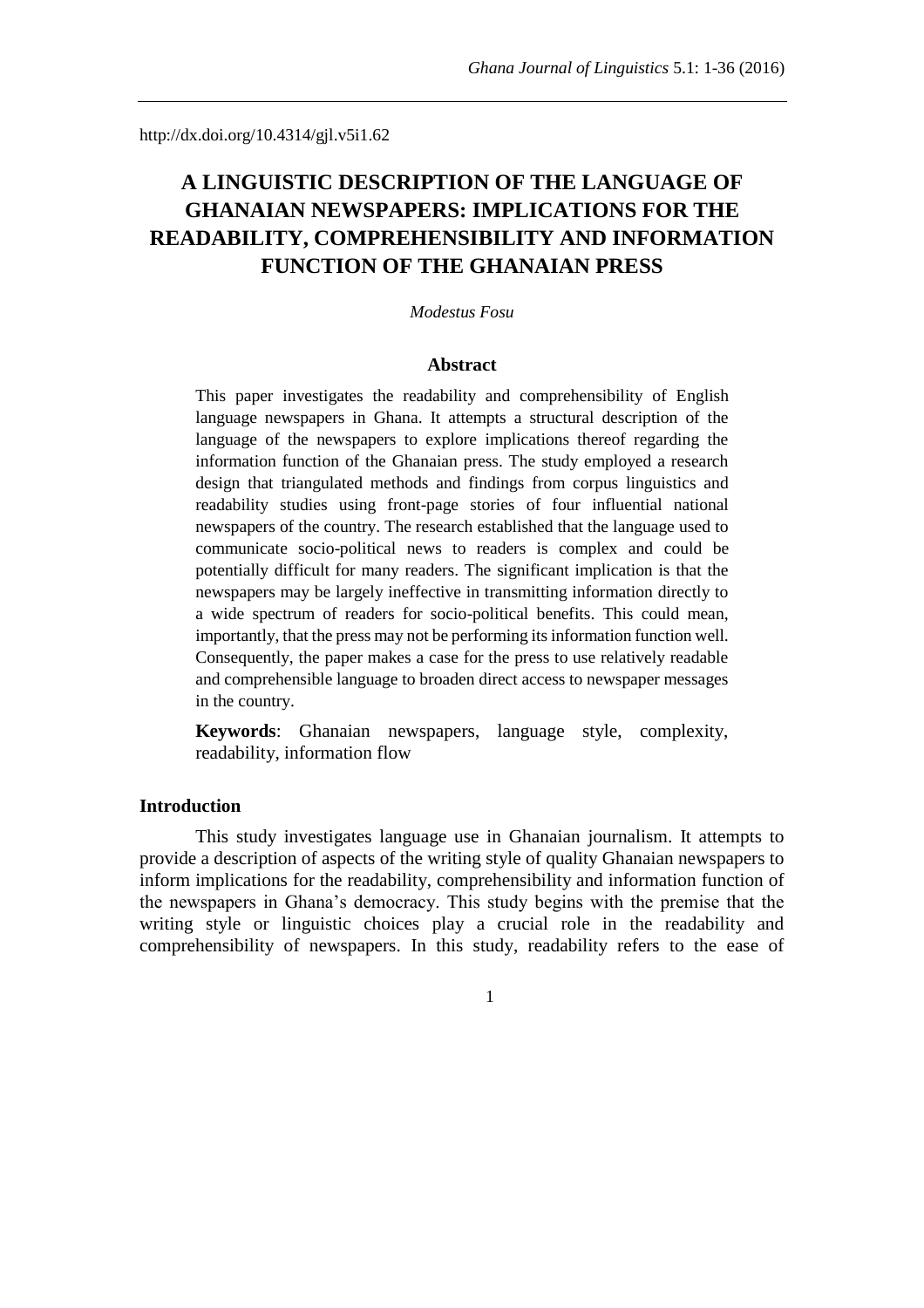comprehending a text due to the style of writing (Klare 1963, cited in DuBay 2004: 3), while comprehensibility means the "potential for a text to be understood" (Rock 2007: 14). These two concepts are obviously related, and the use of one may imply or include the other. Writing style here implies the lexical and syntactic elements used to construct news reports.

The importance of this study lies in the remarkable fact that almost all the Ghanaian national quality newspapers continue to be published in English. This highlights the language of such publications for scrutiny within the second language context of its occurrence. This is because English occurs in Ghana as an official language among over sixty other (indigenous) languages (Obeng 1997; Guerini 2007), and the ability to write and read the language depends on formal educational attainment. Thus, the relative complexity or otherwise of the language determines who among the educated class (from primary to tertiary educational levels) could easily read and understand the newspapers' language.

The study begins with a position that the language of most Ghanaian newspapers is complex lexically and syntactically, and that this could hinder the readability and comprehensibility of the newspapers. Complexity in this study refers to the occurrence of vocabulary and sentence-structure elements in a text in a manner that could undermine information transmission and thereby cause comprehension difficulties for some readers (Just and Carpenter 1992; Hess and Biggam 2004; McNamara et al. 2010). In the context of Ghana, not just as a developing country but also as an emerging democracy, issues relating to the ability of the press to communicate with its audience are vitally important. The crucial point is that limitations on citizens' comprehension of news information are likely to affect informed political participation and thereby obstruct genuine democratic function in the country. Thus, important questions that cannot be ignored and which this study strives to address include the following: How may the language of Ghanaian newspapers be described structurally? To what extent can the writing style of the newspaper enhance or inhibit the readability and comprehensibility of stories? What could be the fallouts of the above questions to the information function of the press?

#### **The press and its informative role in Ghana**

The epistemological underpinnings of the study are in part normatively located in the responsibility of the press (real or imagined) in a democratic society (McQuail 2005; Christians et al. 2009). The expectation highlighted in this research is that the Ghanaian press ought to reach a broad section of Ghanaian readers with socio-political information. Thus, the study interrogates the extent to which the press could be effective in directly reaching and possibly influencing its readers. The argument is that the effectiveness of the press goes beyond merely producing and circulating news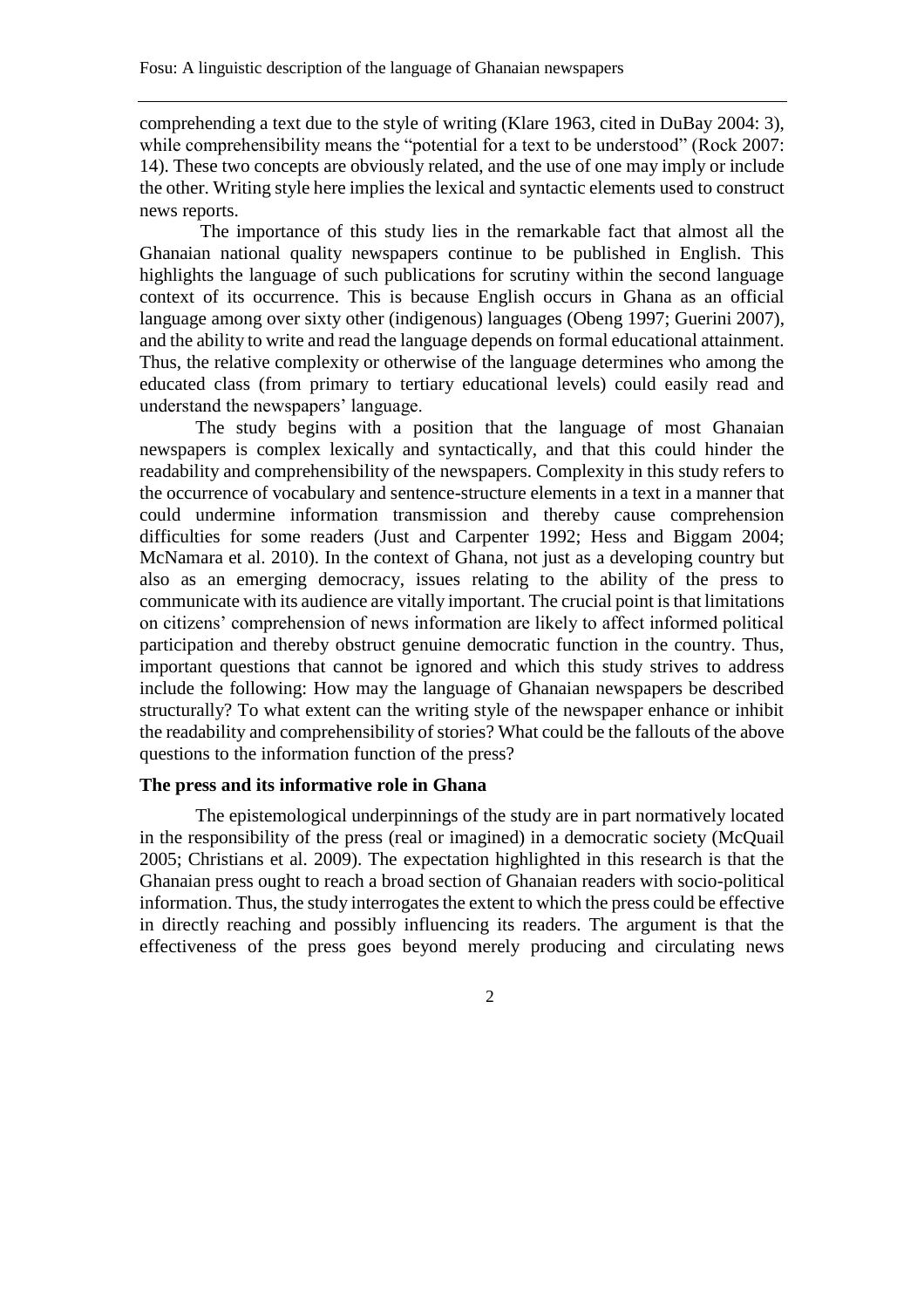information. One way in which the effectiveness of the press may be meaningfully assessed is to discover the extent to which the newspapers' messages are readable and understandable to consumers. This study has therefore adopted an optimistic view regarding the role of the press in Ghana despite the fact that conditions in which the contemporary press operates predispose it to various interests and practices, some of which could harm democracy and/or society. Writing on the British press, Conboy (2007: 12), an expert in journalism studies and language of news, observes that:

More than any other media form, the newspaper has an explicitly normative role in how we see the world. Our news is our world to the extent that it contributes enormously to our understanding of what happens beyond our everyday experiences.

News from newspapers in Ghana may not be as pervasive as it is in the UK, but the normative picture portrayed above is relevant to the Ghanaian situation. The optimistic view is based on an understanding of the history and role of the Ghanaian press and the various changes that have occurred in the Ghanaian society and (media) economy. The media environment in Ghana in recent times has radically transformed, following the return to constitutional democracy in 1992. The rigid state controls and repressive regulations against the media during the previous autocratic regimes that dominated a greater part of post-independence Ghana gave way to continuous liberalisation of the economy and democratic institutions, including the mass media. Thus, in the past sixteen years, especially with the repeal of the criminal libel law (see section 112 of the Criminal Code of Ghana 1960) in 2001, the media scene has been greatly enhanced and continues to experience improving levels of freedom leading to massive expansion in private participation and ownership within the mass media industry.

Historically and socio-politically, the Ghanaian press has been an important source of information and/or persuasion to mobilise people toward popular political actions (Gasu 2009). The printed press has been celebrated not only for rallying indigenous people for the independence struggles during colonialism, but also for leading the fight for freedom of expression and democracy during the dark days of dictatorship in Ghana (Bourgault 1995; Asante 1996; Anokwa 1997; Karikari 1998). In recent years, the press has been seen as publicising the different contending interests, ideas, parties, social groups, and persons involved in the country's periodic general multi-party elections (Dzisah 2008). The belief then is that the newspapers reach and considerably furnish people with socio-political information and knowledge.

However, this idea about the press's influence appears to come largely from a simplistic view of the relationship between the press and audiences. Most researchers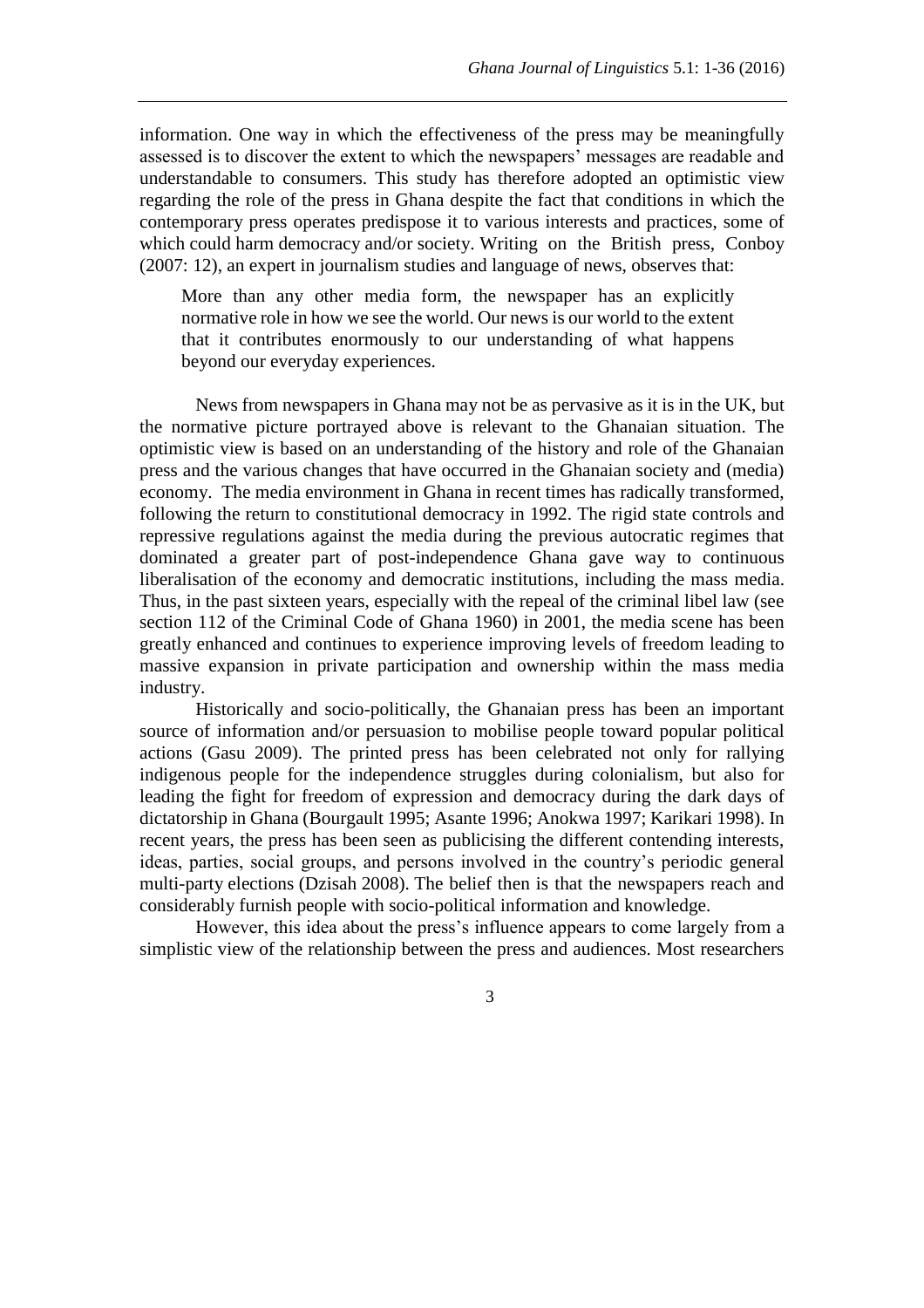and media watchers seem to share the belief that the press effectively transmits information to the people once issues are raised in publications and people are seen reading newspapers. Such a conclusion fails to consider the possible struggles, tensions and negotiations that could underpin the newspaper consumption process.

# **The problem**

Indeed, the extent to which the Ghanaian press, through its use of language, is helping or inhibiting audiences to access information is yet to be empirically known. I consider this a serious research gap because language is central to the effective functioning of the press since the press makes information available to society through language. While non-literate Ghanaians are certainly proscribed from primary information in newspapers, most educated Ghanaians who are the notional targets of the press have been found to depend on the press for local and foreign information (Ansu-Kyeremeh and Gadzekpo 1996; Amankwah 2010). Up to 30% of Ghanaians are said to read newspapers (BBC World Trust 2006).

However, concerns have been raised over the years about the readability and comprehensibility of the press. Writing on the democratisation of the media in Africa and focusing on the Ghanaian media, Boafo (1987: 27) observed that:

In terms of readability, the content of the newspapers is generally presented in style and language, which are much above the reading and comprehension levels of the average literate Ghanaian, the elementary school-educated reader. [The elementary school is equivalent and similar to the JHS of today.]

This observation was made almost three decades ago, but the belief persists even today. In a recent ethnographically-focused study, Hasty (2005: 58) re-echoes that the Ghanaian press uses "Big English". The writer's further description of the vocabulary of the press as *unwieldy, bulky, officious, authoritarian*, and so on, suggests that the language of the press could pose meaning problems, not only to people with low education, but also across the entire educational system of Ghana. However, without any specific empirical support, these observations have remained anecdotal opinions leaving many questions unanswered.

Research to date on the issue in Ghana has focused largely on error analyses and sensational use of language, except Denkabe and Gadzekpo (1996) and Denkabe *et al*. (1997), which perhaps offer some efforts, albeit based on intuition, at dealing with the issue of newspaper readability in Ghana. Therefore, this current study empirically interrogates some specific linguistic characteristics of Ghanaian newspapers to find out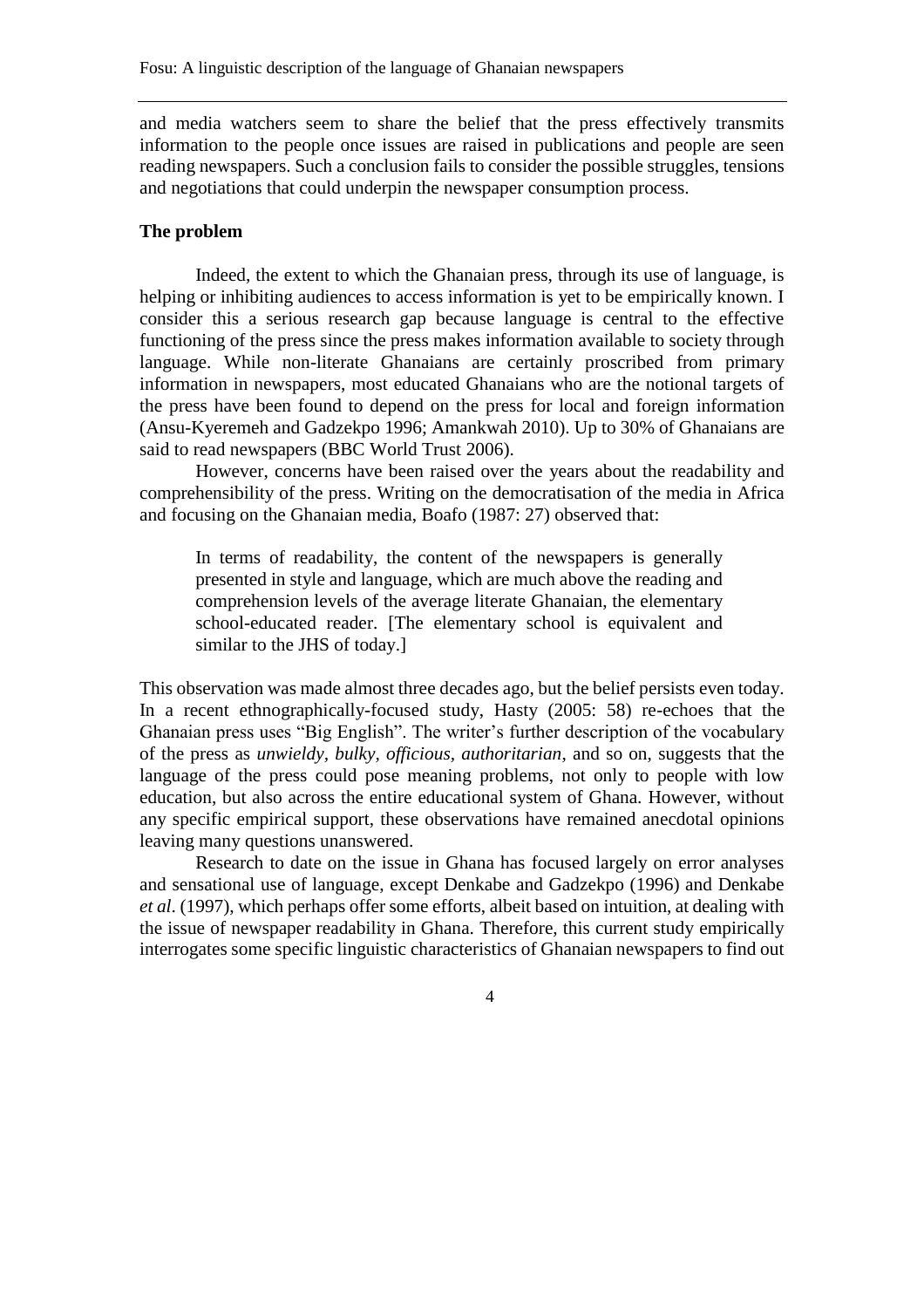the extent to which they contribute to the complexity or otherwise of the language and how this could affect information acquisition. Findings from this research should help in assessing empirically the effectiveness of the press as far as readers' easy access to information is concerned. If critical issues concerning the readability of Ghanaian newspapers are not investigated, language-based issues such as ideology, hegemony, framing and representation, power, as well as notions of the role of the press in society would be largely assumed and uninformed.

# **The linguistic issues: Applied linguistics, readability studies and text complexity**

The field of applied linguistics and readability studies have produced extensive studies on language or text complexity and readability. The majority of studies in applied linguistics have identified different lexical and syntactic elements as potential causes of text complexity (see Richards and Rogers 1986; Kletzien 1991; Just and Carpenter 1992; Nation and Coady 1998; Read 2000; Hudson 2007; McNamara et al. 2010; Lu 2011; Guo et al. 2011). The general suggestion from these studies is that limited vocabulary knowledge, the inability to understand words in the context of a sentence and text, is connected with difficulty in reading and comprehension. The writers identify abstract words, and specialised/technical vocabulary (jargon) as potential causes of text complexity and reading difficulties.

Writers argue that syntactic elements also blend with lexis in various ways to make a text difficult. Factors such as the occurrences and nature of clauses and subordination in a sentence and text, passive constructions, number of words before the main verb, embedded structures within clauses, and length of linguistic structures are potential causes of text complexity (McNamara et al. 2010; Norris and Ortega 2009). McNamara et al. (2010: 62) explain that, "if the syntax of a sentence is complex, higher demands are placed on working memory processing," thereby causing readability challenges.

Readability studies, which peaked in the late 1940s, have been generally concerned with linguistic factors affecting the ease or difficulty of reading and comprehending text (DuBay 2004; Hulden 2004; Pitler and Nenkova, n.d.). The motivation was initially to evolve readability formula tools in some Western countries to help educationists and textbook writers to objectively measure reading materials and precisely ascertain what language style would most benefit readers (Hulden 2004). The concern later extended to reading activities outside of the school environment such as the readability of news stories. Consequently, various studies eventually started producing readability formulae to help measure the readability level of texts (DuBay 2004).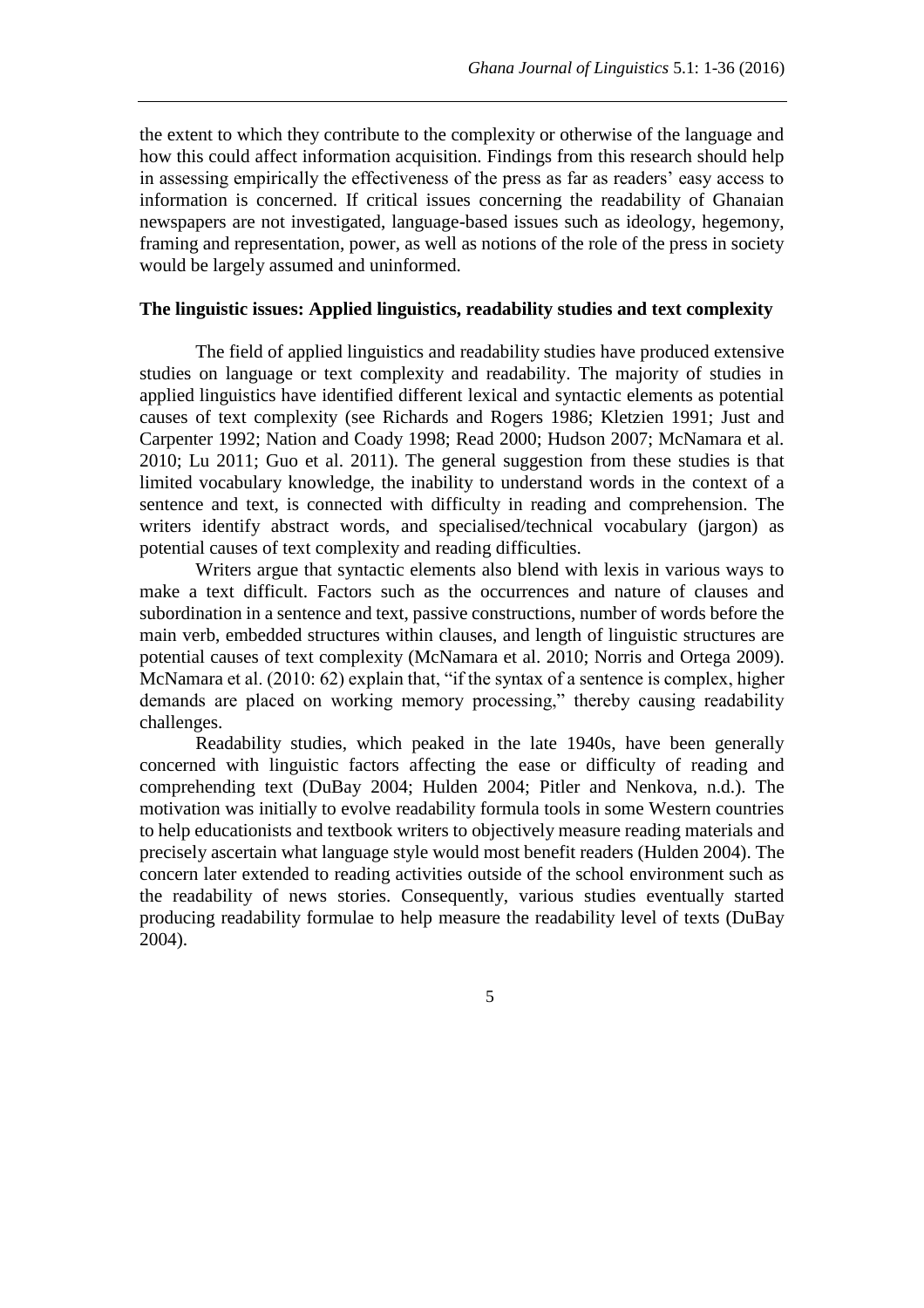These studies identify lexical (vocabulary) and syntactic (word formation and sentence structure) combinations as potentially predisposing text to complexity. But which specific linguistic elements are most likely to cause the challenge? Studies have identified nominalisations and Latinate expressions as vocabulary items whose overuse could challenge readability as they carry abstract ideas and are largely unfamiliar (Biber et al. 1999; Russell 2001). These scholars add that the use of an impersonal tone in the form of passive constructions and jargon, among others, could also make a text formal and relatively complex. Dagut and Laufer (1985), Laufer and Eliasson (1993), and Liao and Fukuya (2002) have identified phrasal verbs as a potential source of reading difficulty especially in L2 environments. They argue that the problem lies with the idiomatic tendencies of this type of lexical item.

Consequently, I propose and focus the linguistic inquiry in this instance on nominalisations, Latinate words, phrasal verbs (for lexical items), and sentence length, subordination and passive constructions (for syntactic items) as the variables of investigation.

# **Methodology**

Concerning methodology, the study combines approaches and research tools in applied linguistics, corpus linguistics and readability studies. Computer-aided linguistic analyses of front-page newspaper stories were carried out to obtain evidence supporting or refuting the assumption that Ghanaian newspapers employ complex language to construct their message. The newspapers used were *The Chronicle* (*Chronicle*), *Daily Graphic* (*Graphic*), *Daily Guide* (*Guide*), and *Ghanaian Times* (*Times*). The stories were drawn from the August to November 2008 editions. This data period marked the last quarter of the run-up to a critical general multiparty election in Ghana in 2008.

These four newspapers were the most dominant, credible and influential quality publications in Ghana at the time of the research. In terms of spread, Temin and Smith (2002), Kafewo (2006), Yankson et al*.* (2010), among others have identified the *Daily Graphic, Daily Guide, Ghanaian Times* and *The Chronicle* notionally as the most circulated (in that order) and popular daily newspapers in Ghana. Collectively, the four newspapers comprise about 70% of the national daily newspapers in circulation in Ghana. Thus, these newspapers were well placed to affect the majority of readers in the country.

Two main specific methods were used within a quantitative-led research design to collect and analyse the data. These are the corpus-based approach (Biber et al. 1998; McEnery et al. 2006) and readability formula tests (see DuBay 2004). These methods provide a framework to computationally investigate the linguistic structure of "the language of a text of a group of speakers/writers" (Biber et al. 1998: 2).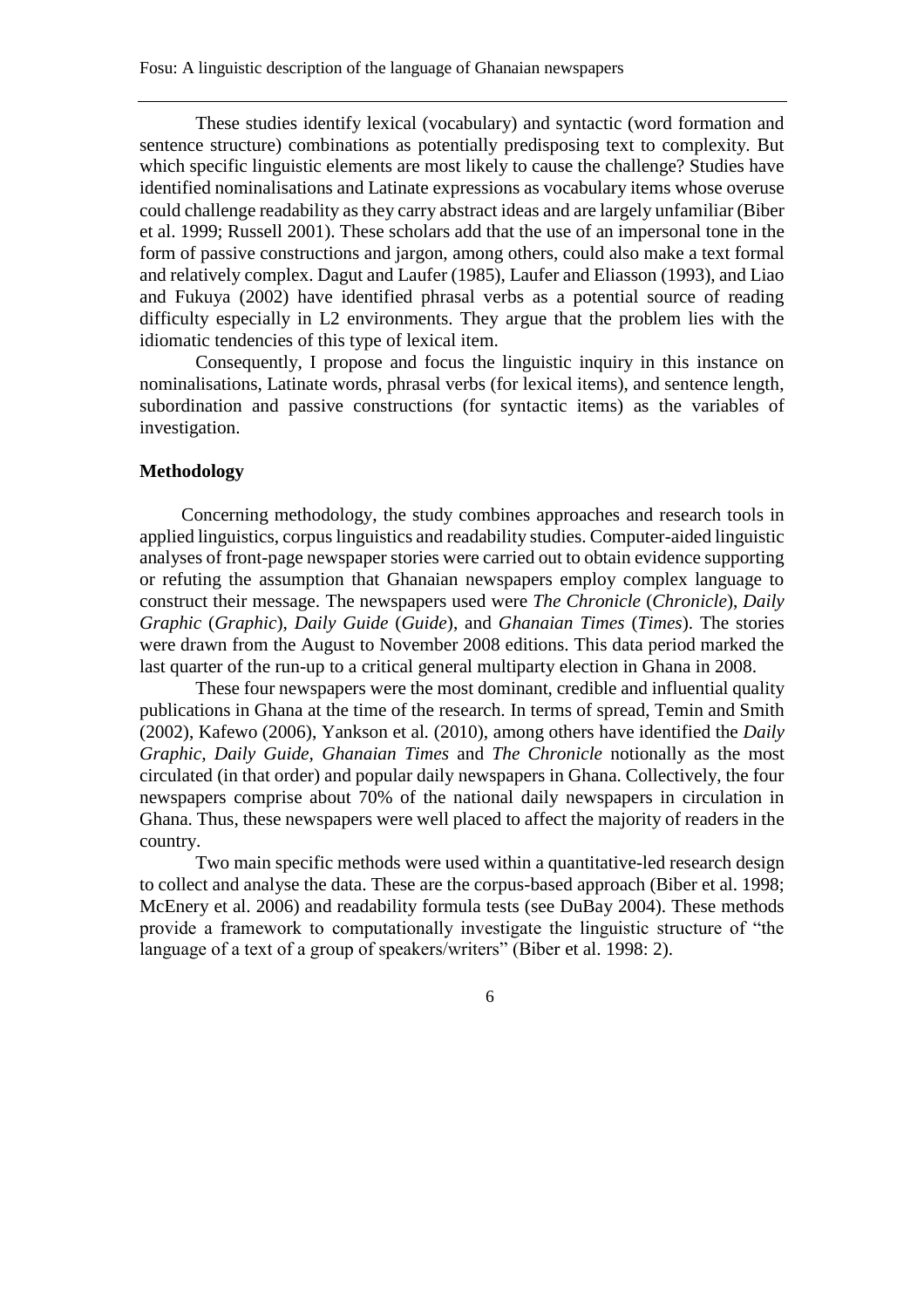## **The corpus-based approach**

The corpus-based approach (and corpus linguistics as a whole) is based on the notion of 'corpus', which according to McEnery and Wilson (2001: 29), is any collection of more than one text. Biber et al. (1998: 4) provide the following essential characteristics of this approach:

- it is empirical, analysing the actual patterns of use in natural texts;
- it utilizes a ... collection of natural texts, known as "corpus," as the basis of analysis;
- it makes extensive use of computers for analysis, using both automatic and interactive techniques;
- it depends on both quantitative and qualitative analytical techniques.

These characteristics enhance the reliability of the analysis and the Wordsmith Tools 6.0 software developed by Mike Scott<sup>1</sup> was used. Being computer or software-driven, this method engendered an efficient way of collecting, organising, and enhancing fast, reliable, accurate and diverse manipulations of the data during analysis. In addition to the computational methods designed to yield mainly quantitative analysis, I also applied a manual qualitative-inclined grammatical analysis to support the computational findings. Biber et al. (1998) have suggested the usefulness of applying qualitative analysis to quantitative outputs in corpus-based studies. The linguistic elements specifically targeted and analysed in the corpus included the following in **Table 1**:

| <b>Lexical</b>         | <b>Syntactic</b>  |
|------------------------|-------------------|
| • nominalisations      | • sentences       |
| • Latinate expressions | $\bullet$ clauses |
| • phrasal verbs        | • passives forms  |

## **Table 1: The lexical and syntactic units of inquiry**

## **Readability formula tools**

 $\overline{a}$ 

Readability formulae are mathematical equations whose results provide interpretations for the description of a text from 'very easy' to 'very difficult'. They are meant to help predict or indicate reading ability (in terms of school grade level) required to read and comprehend a particular written text (Redish 2000; DuBay 2004). The formulae are based on research findings that identify vocabulary difficulty (which is

<sup>1</sup> See Wordsmith Tools at:<http://www.lexically.net/wordsmith/index.html>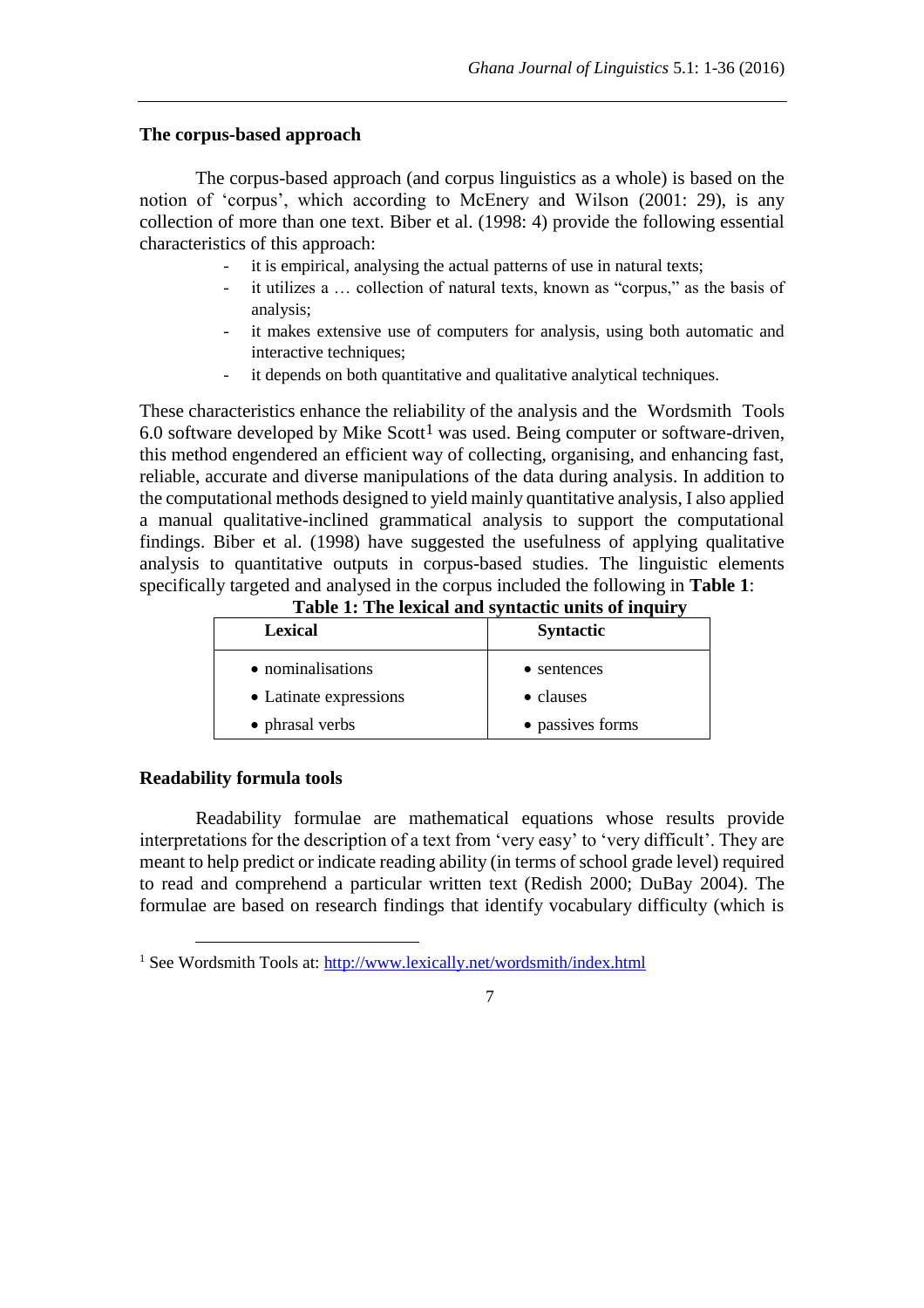measured in word familiarity or difficulty, or word length) and sentence structure (measured in sentence length) as two reliable variables in the study of text complexity and difficulty (DuBay 2004; Hulden 2004). These features are equally prominent in measuring or assessing text complexity in (applied) linguistics and legal studies (see McNamara et al., 2010; Lu, 2011). The most frequently cited and used formulae to date are Flesch Reading Ease (1948), Dale-Chall (1946), Gunning Fog Index (1952), The SMOG, and The Bormuth Mean Cloze formulae (DuBay 2004; Anagnostou and Weir 2006). The first three formulae have been the most popular, reliable, tested, and most influential in the field (Du Bay 2004; Hulden 2004). Consequently, these three formula tools were used in the analysis.

#### **Flesch Reading Ease Formula (1948)**

This formula by Rudolph Flesch (1948) depends on two variables: average number of syllables per word (calculated by number of syllables divided by number of words) and average sentence length (i.e. number of words divided by number of sentences). The formula produces a score on a scale of 0-100. The interpretation is that the higher the score, the easier it is to understand the material. Thus, a score of 30 is very difficult, while 70 is very easy. The equation that generates the Flesch Reading Ease score is as follows:

*RE* = 206.835 – (1.015 *ASL*) *- (*84.6 *ASW*) Where:  $RE = reading\ grade\ of\ a\ reader$  $ASL = average$  sentence length ASW = average number of syllables per word

The prominence and reliability of this formula is suggested by its incorporation and installation in Microsoft Office Word where it is used to check readability levels of texts.

#### **Dale-Chall Formula (1948, 1995)**

This formula was developed by Edgar Dale and Jeanne Chall in 1948 for adults and children above the  $4<sup>th</sup>$  grade level. It has been an influential formula and designed to improve on the Flesch Reading Ease Formula. This formula employs a sentencelength variable and a percentage of "hard words." The hard words are those not included in the Dale-Chall (n.d.) list of 763 easy words, 80% of which are supposed to be known to fourth grade readers (see DuBay 2004).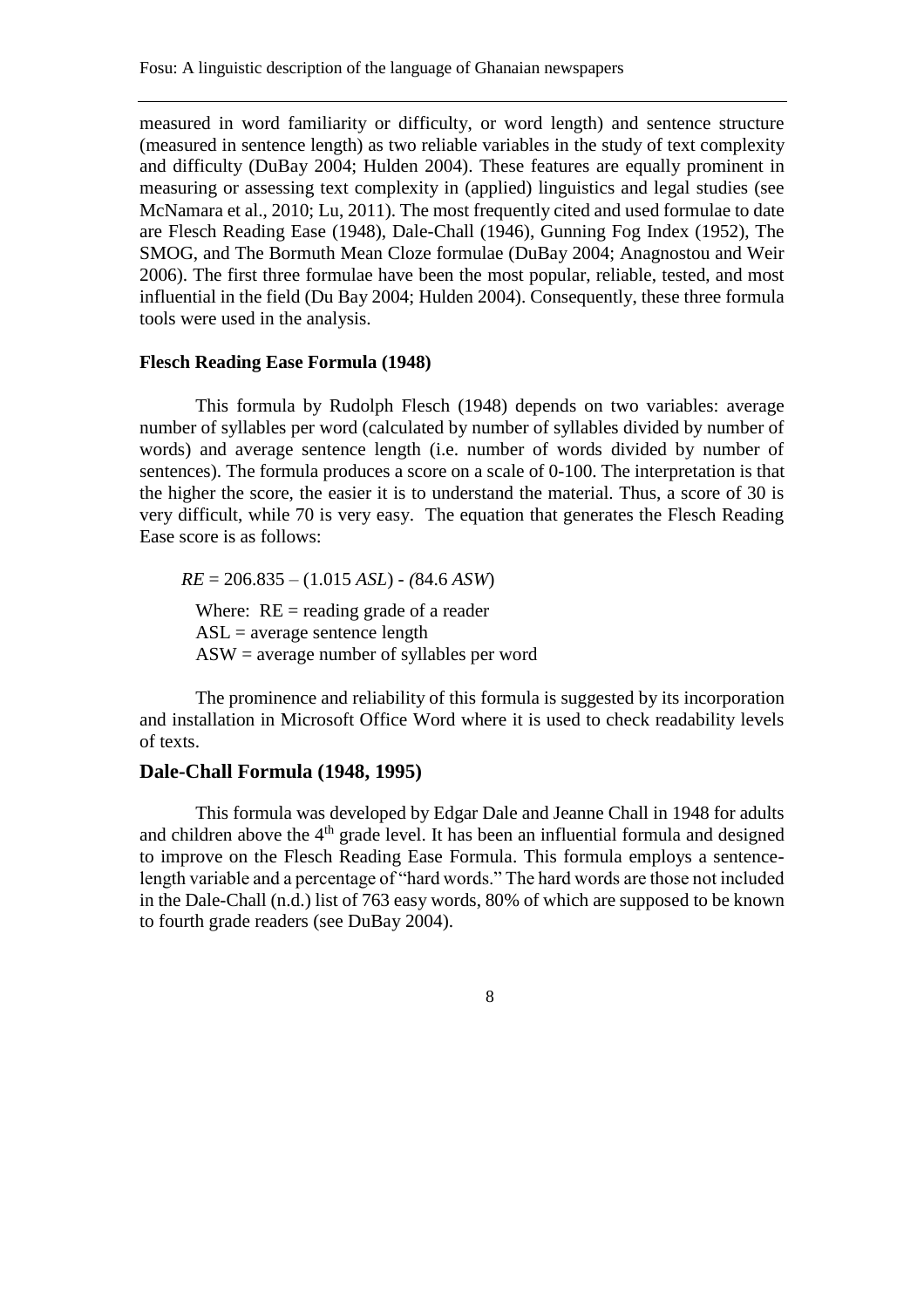The original Dale-Chall Formula was revised by the authors and re-published (Dale and Chall 1995). The new formula is an improved version as it accounted for many readability research findings during the 47 years after the publication of the original formula. The new formula expanded the list of familiar words to 3,000 and was validated against a variety of criteria and correlated highly with other assessment criteria making it one of the most valid of the popular formulae (see DuBay 2004: 52). The score is obtained from the equation (DuBay 2004: 24):

Score =  $.1579 * PDW + .0496 * ASL + 3.6365$ 

Score = reading grade of a reader who can comprehend a text at  $4<sup>th</sup>$  grade or below.

PDW = Percentage of Difficult Words (words not on the Dale-Chall word list) ASL = Average Sentence Length in words.

Concerning interpretation, scores from 8.0 upward imply that the text concerned is difficult and suitable for university students (Dale and Chall 1949).

#### **Gunning Fog Index (1952)**

Robert Gunning's (1952) Fog Index is also a commonly used readability measure developed for adults and based on two variables: average sentence length and the number of words with more than two syllables for each 100 words (Heydari 2012). The formula produces an output that is a grade level score, the equation being:

Grade Level = .4 (Average Sentence Length + hard words)

where, *hard words* refer to the number of words with more than two syllables. This formula indicates that a score of 13 is the upper limit of an easy text meaning a score above 13 is difficult.

## **The data**

As indicated at the onset, the *Graphic and Times*, which were (and still are) stateowned, and the *Chronicle* and *Guide*, both privately owned provided the textual data for the study. The corpus-based method helped to systematically collect and organise all the individual news stories reported on the front pages of the selected newspapers over the research period for the overall linguistic analyses. This specialised corpus of front-page news stories represented a language of press reportage of front-page Ghanaian newspaper genre. According to Adolphs (2006: 30), this type of corpus captures "the language of a particular domain rather than the language in general." Data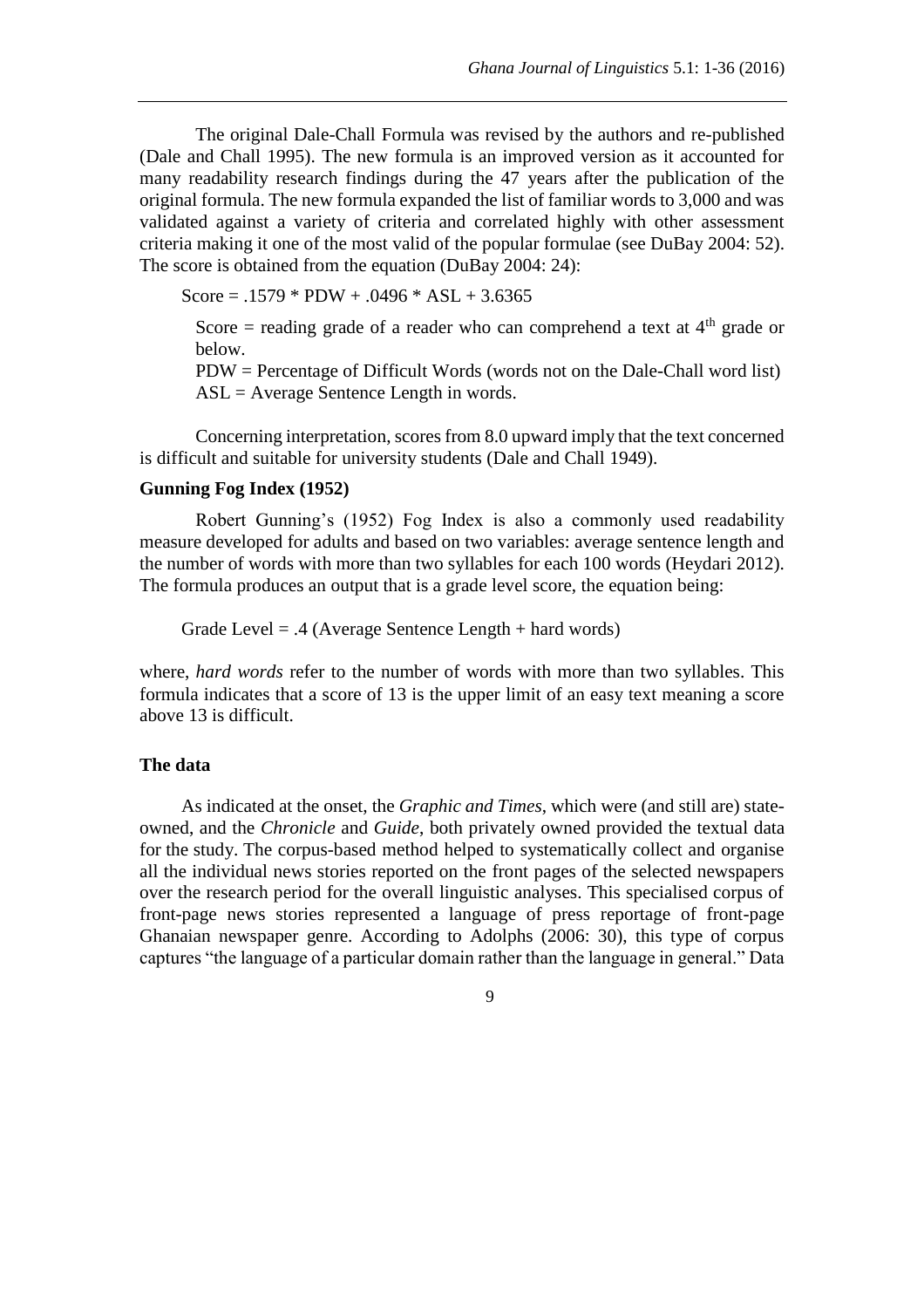were collected from August to November 2008 for the *Chronicle,* the *Graphic*, and the *Guide*. But the four-month data for the *Times* were so comparatively low that it became necessary to add one more month's data (July) to its (the *Times*) collection. Thus, care was taken to acquire a near equivalent size in words across the newspapers as much as possible, although there are still some negligible differences in size between the collections. The entire corpus amounted to 896 individual text files or stories with an overall size at 543,698 words. It has to be stated that care was taken to maintain the originality of the stories. **Table 2** presents details of the monthly data of the four newspapers.

|               | <i><b>Chronicle</b></i>                                                                                 |     | Graphic |     | Guide  |     | <b>Times</b> |     |
|---------------|---------------------------------------------------------------------------------------------------------|-----|---------|-----|--------|-----|--------------|-----|
|               | Month No. of WordsNo. of FilesNo. of Words No. of FilesNo. of WordsNo. of FilesNo. of WordsNo. of Files |     |         |     |        |     |              |     |
| <b>JULY</b>   |                                                                                                         |     |         |     |        |     | 27485        | 57  |
| Aug           | 39348                                                                                                   | 57  | 45847   | 68  | 30049  | 47  | 26775        | 55  |
| <b>Sept</b>   | 35315                                                                                                   | 57  | 30456   | 51  | 32767  | 48  | 19926        | 44  |
| <b>Oct</b>    | 36446                                                                                                   | 50  | 36534   | 60  | 39530  | 54  | 21559        | 50  |
| <b>Nov</b>    | 36006                                                                                                   | 51  | 25940   | 42  | 37701  | 58  | 22014        | 47  |
|               |                                                                                                         |     |         |     |        |     |              |     |
| <b>TOTALS</b> | 147115                                                                                                  | 215 | 138777  | 221 | 140047 | 207 | 117759       | 253 |

#### **Table 2: Monthly textual data and size of corpus**

Additionally, a stratified random sampling procedure (Babbie 2005) yielded 20 per cent of text from each newspaper. This produced 160 texts (ten from each month and, therefore, forty from each newspaper). These texts were used for readability text analysis using the three formula tools indicated earlier.

## **Analyses, findings and discussion**

The corpus analysis concerned general vocabulary and sentence elements. The vocabulary aspect involves the three categories of words that were investigated (nominalisations, Latinate expressions and phrasal verbs). The sentence aspect includes sentence length, clauses and passive form occurrences.

Initial results, as seen in **Table 3**, show no significant differences in tokens or words and their dynamics across the four newspaper sub-corpora. The results indicate near homogeneity of linguistic features in terms of number of sentences and their averages, and average text or story length. Importantly, the results show that the *Graphic*, the most widely circulated newspaper in Ghana, had an average sentence and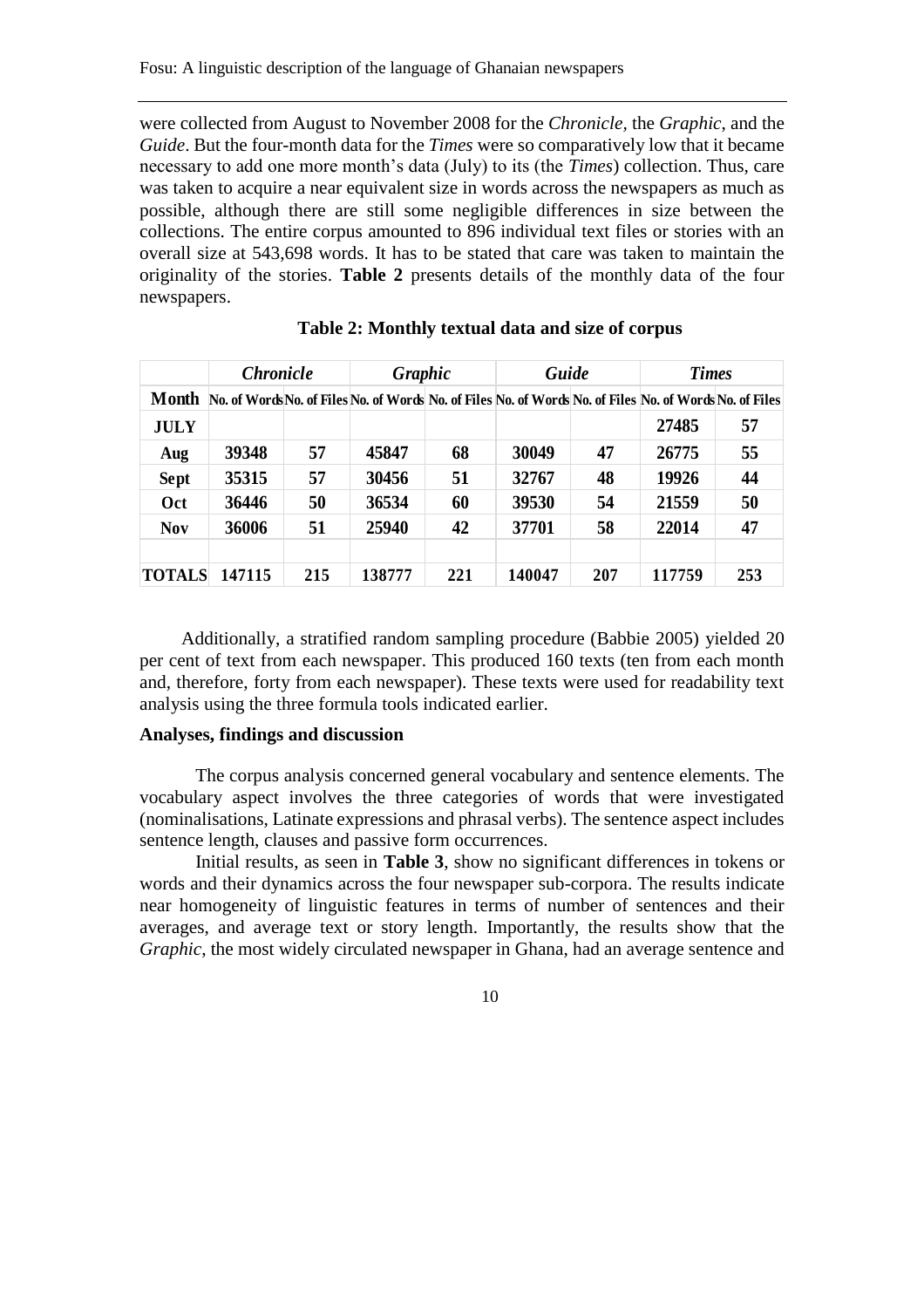word length of 31 and 5 respectively, and about 27% of its tokens are between 7 and 18-letter words. I have benchmarked word length on seven-letter words upwards because the focus is on words with more than one syllable as potentially complex, and a minimum of seven-letter words provides a reliable indicator of such words. For instance, a six-letter word such as *months* is one syllable. This finding about the near homogeneity of the linguistic features analysed seems to suggest that the newspapers share similar linguistic characteristics and targeted readership.

| <b>ITEMS</b>                    | <b>CHRONICLE</b><br><b>GRAPHIC</b> |        | <b>GUIDE</b> | <b>TIMES</b> |  |
|---------------------------------|------------------------------------|--------|--------------|--------------|--|
|                                 |                                    |        |              |              |  |
| <b>Tokens or Running Words</b>  | 148350                             | 140761 | 141338       | 119413       |  |
| <b>Tokens Used for wordlist</b> | 147115                             | 138777 | 140047       | 117759       |  |
| Types (distinct Words)          | 11279                              | 10945  | 11450        | 10702        |  |
| Type/token Ratio (TTR)          | 8                                  | 8      | 8            | 9            |  |
| Standardised TTR                | 40.33                              | 40.06  | 43.06        | 43.38        |  |
| Mean Word Length                |                                    |        | 5            | 5            |  |
| Total No. of Sentences          | 4585                               | 4403   | 4661         | 4108         |  |
| Mean Sentence Length            | 32                                 | 32     | 30           | 29           |  |
| Std. Dev., Av. Sent. Length     | 15.41                              | 13.36  | 13.53        | 12.68        |  |
| No. of texts                    | 215                                | 221    | 207          | 253          |  |
| Mean Length of Text (Words)     | 684                                | 628    | 677          | 465          |  |
| 7-letter Words and above        | 37699                              | 37407  | 34674        | 31069        |  |

**Table 3**: Statistical details of the corpus data

The general information presented above provides initial cues about the nature of the language of the corpus. The next section begins a detailed discussion toward an informed description of the language.

# **Lexical complexity**

Results concerning word frequency and length provide an initial indicator towards an assessment of the language of the corpus. The statistical analysis involving the wordlist indicates that 64% of the lexical items of the corpus occurred four times or less over the four-month data period. This implies that the corpus exhibits very low frequency of such words, suggesting that the words may be unfamiliar. This measure has been an important and long-standing measure of readability. Lexical items may have low occurrence in a text, especially in short texts (Sinclair 1991; Adolphs 2006), but scholars have argued that less frequent words are less common to most readers and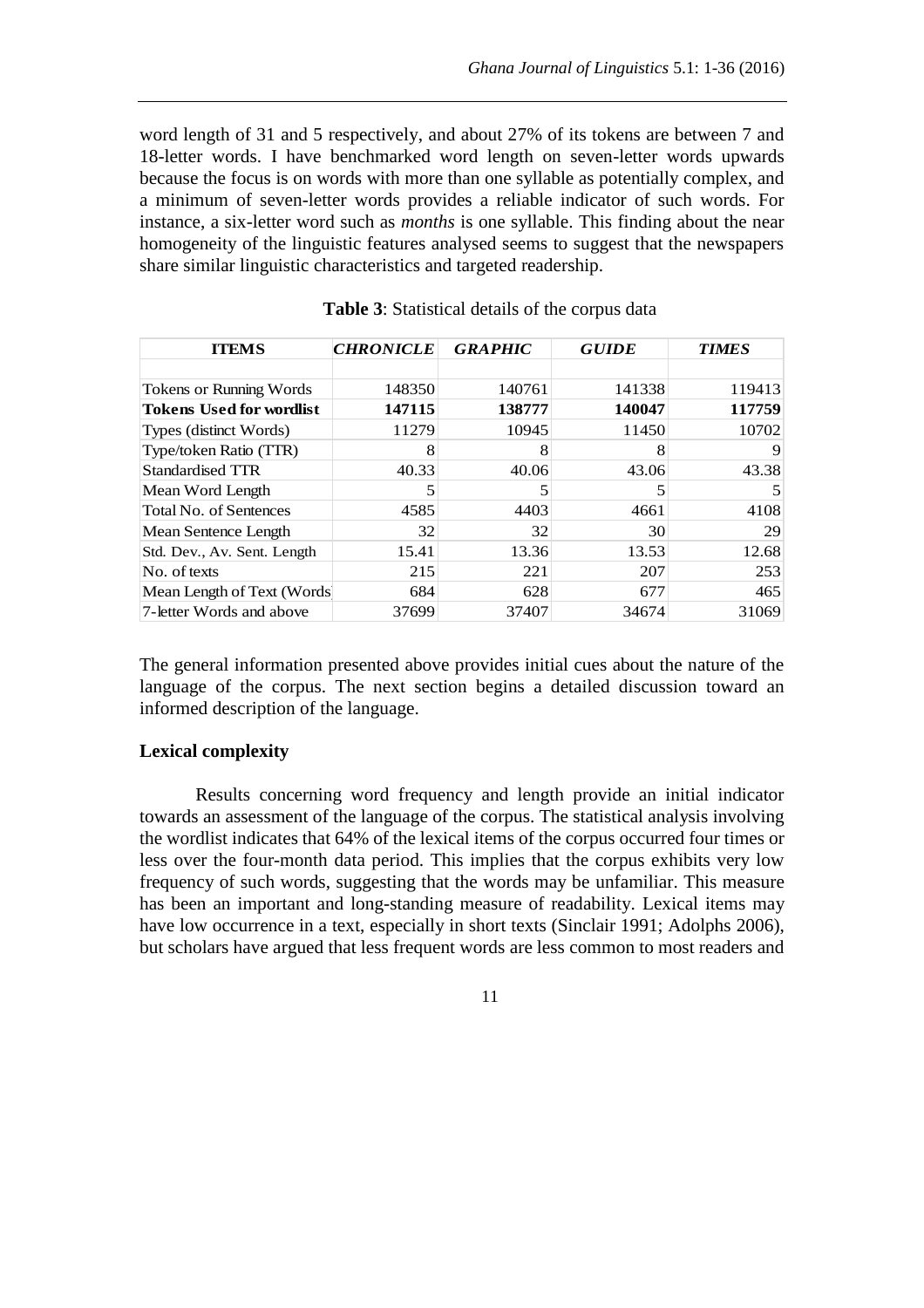since such words are less frequently encountered, they draw longer eye fixation time and thus pose comprehension challenges (Just and Carpenter 1980, 1992; McNamara et al. 2010). The importance of this finding is emphasised by the fact that the majority of these low frequency words are Latinate and/or nominalised expressions, which have characteristics that make texts in which they occur complex.

Additionally, the analysis indicates that the average word length of the corpus is 5 letters and that 26% of the words in the corpus (N=543698) are 7 to 18 letters as shown in **Figure 1**. These findings imply that over a quarter of the words in this study's corpus were long words, which could exert a relative burden on mental processing during reading. Examples of some of the words are captured below:<br>Letter word

| <b>Letter word</b> | <b>Examples</b>                                         |
|--------------------|---------------------------------------------------------|
|                    | comment, tension, faction                               |
| 8                  | <i>impunity, capacity, dynamism</i>                     |
| 9                  | augmented, dimension, rationale                         |
| 10                 | precaution, commitment, sentiments                      |
| 11                 | devastation, tranquillity, impediments                  |
| 12                 | dispensation, intervention, surveillance                |
| 13                 | documentation, collaboration, eventualities             |
| 14                 | discrimination, accountability, disenchantment          |
| 15                 | competitiveness, professionalism, familiarisation       |
| 16                 | decentralization, inter-ministerial, intercontinental   |
| 17                 | maladministration, industrialisation, misrepresentation |
| 18                 | telecommunications, characteristically                  |

A normalised2 comparison of the frequency of long words (7 to 18-letter words) with the British National Corpus  $(BNC)^3$  indicated that the 140,849 words of our corpus map to 25,351,583 words of the BNC's 23% (22,349,769) proportion of such words.4 This means that there could be more of such long words in our corpus than in the about 100 million–word BNC. Although the BNC contains 10% spoken language, the 90% written component contains technical and academic texts that may contain long words.

 $\overline{a}$ 

<sup>2</sup> According to Biber *et al*. (1998: 263), "*[n]ormalization* is a way to adjust raw frequency counts from texts of different lengths so that they can be compared accurately."

<sup>&</sup>lt;sup>3</sup> The BNC is a 100 million balanced and representative corpus of British English. It is made up of 90% written and 10% spoken texts and has been used for many corpus-related studies (Davies, 2009).

<sup>4</sup> Scott, M. 2012. *BNC Wordlist*. Available from:

http://www.lexically.net/downloads/version4/downloading%20BNC.htm.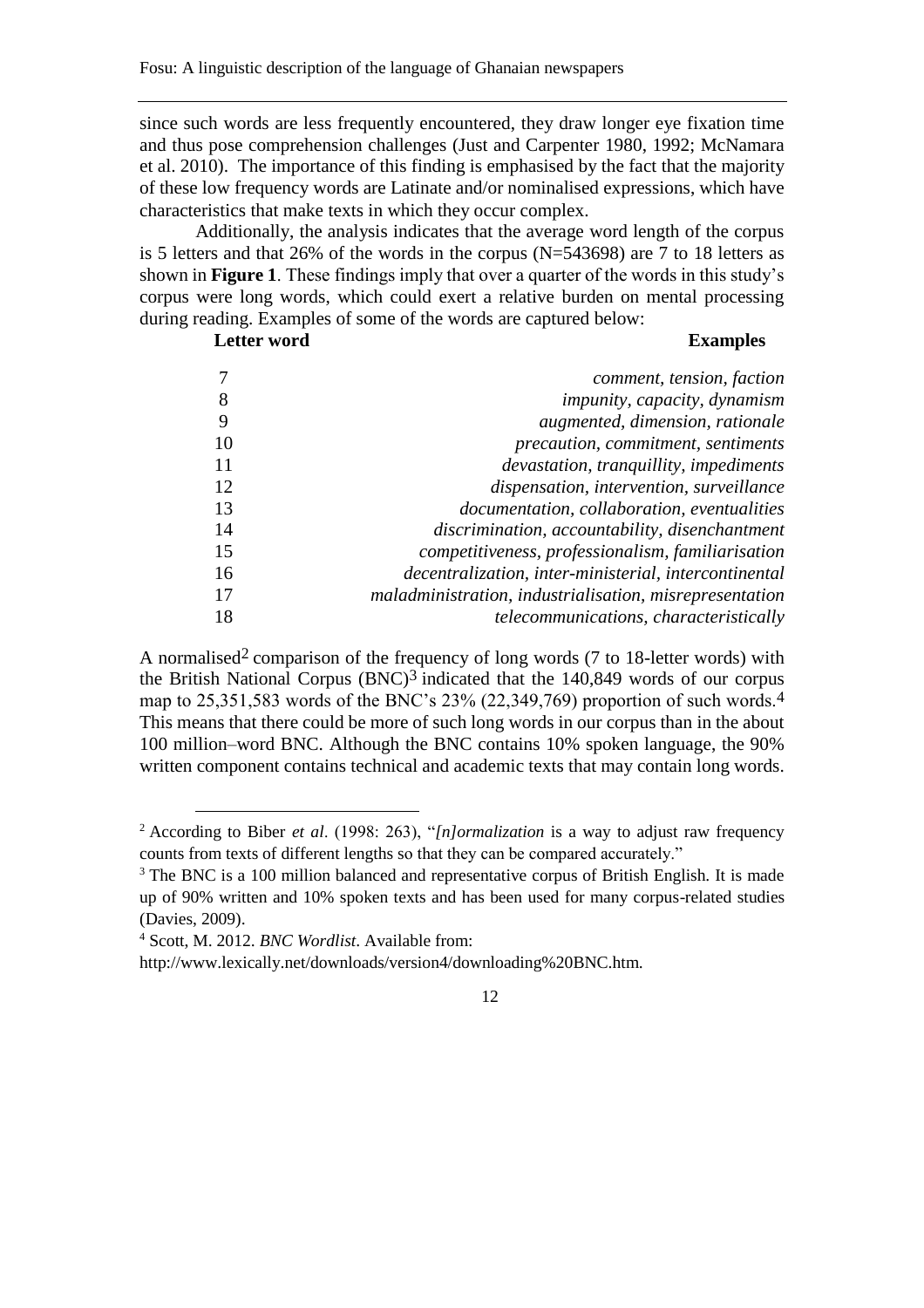This possibility makes the results of this study significant, especially as the corpus is a newspaper genre and not a technical publication.



**Figure 1: Percentage of long words (7 to 18 letters) in the corpus**

# **The Lexical items**

From the general description of the corpus, attention is now focused on the specific lexical items under investigation. **Table 4** presents overall results of the three categories of lexical items investigated in terms of proportions in each newspaper. The results indicate that Latinate expressions consistently occurred the most in the subcorpora at an average of almost 10%. A detailed discussion of how these findings individually and collectively influence the text is presented shortly.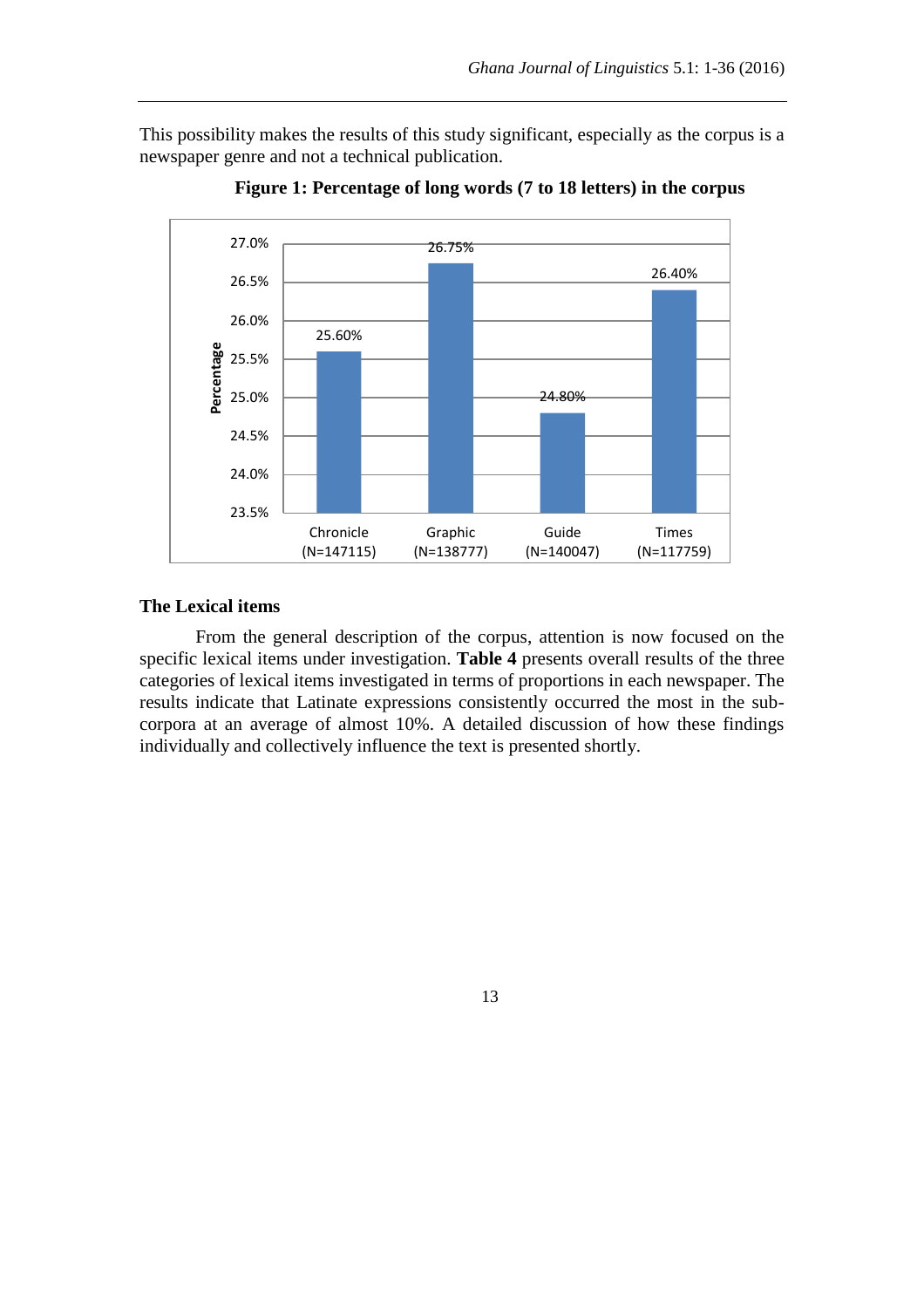|                        | CHRONICLE GRAPHIC GUIDE TIMES TOTAL |       |       |       |       |
|------------------------|-------------------------------------|-------|-------|-------|-------|
| <b>LEXICAL ITEM</b>    |                                     |       |       |       |       |
| <b>Nominalisations</b> | 7236                                | 7250  | 5780  | 6142  | 26408 |
| <b>Latinate Expr.</b>  | 13491                               | 13278 | 10711 | 11283 | 48763 |
| <b>Phrasal Verbs</b>   | 1443                                | 1062  | 1056  | 865   | 4426  |

# **Table 4: General occurrence of the lexical items under study**

**Figure 2** presents a clearer picture in percentages of the various proportions of the lexical items. In the next subsections, I present a detailed discussion of the analytical procedures and results of the individual elements.

# **Figure 2: Percentage of lexical items in the corpus**

## **Nominalisations**

The results indicate that of the 26,408 nominalisations in the corpus, those produced by <*-tion/sion>, <-ment>, <-er>,* and <*-ity>* occurred most in that order with <-t*ion/sion>* constituting between 35% and 43% across the sub-corpora see (**Figure 3**).



**Figure 3: Four highest occurring nominalisations in the corpus**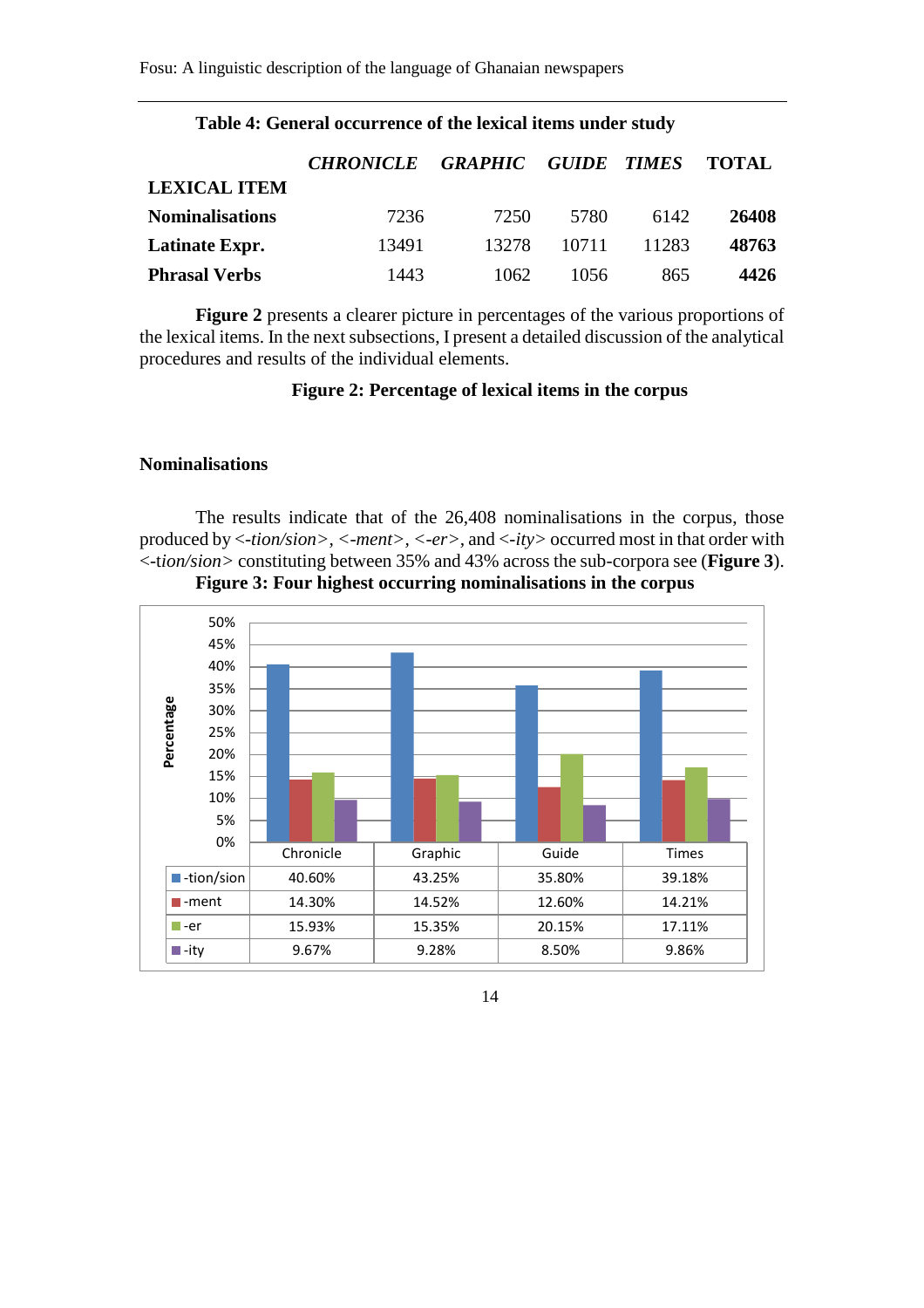

These types of nominalisations and the proportion of their occurrences across the newspapers5 are in line with trends in academic writing (Biber *et al*. 1998; Biber *et al*. 1999). Using nominalisations formed from <*-tion/sion, -men*t, –*ity* and *–ness*> across three registers (academic prose, fiction and speech), Biber et al. 1998 discovered that nominalisations occurred most in academic prose and explained that the abstract quality of the nominalised words suits the nature of academic writing. Therefore, the occurrences of these nominalisations in this current corpus suggest that the language of the newspapers is similar, in respect of nominalisations, to that of academic prose.

In terms of how nominalisations contribute to text complexity and difficulty, Biber *et al.* (1998: 61), explain that the nominalisation process converts actions, processes and descriptive qualities into abstract objects that are separate from human participants. The writers use the nominalised word *movement* in "*if movement has occurred recently, the effect on topography drainage patterns, vegetation … recognised*" to explain that *movement,* as a process, has been nominalised (as the subject in the sentence) implying that the text now discusses the "generalized action of

 $\overline{a}$ 

<sup>5</sup> The exception is *-er,* which most studies appear to ignore but which was productive in this study. Similarly, the suffix -ness did not yield significant occurrences because it converts an adjective into a noun to express personal feelings and qualities, which newspapers do not often report.

<sup>15</sup>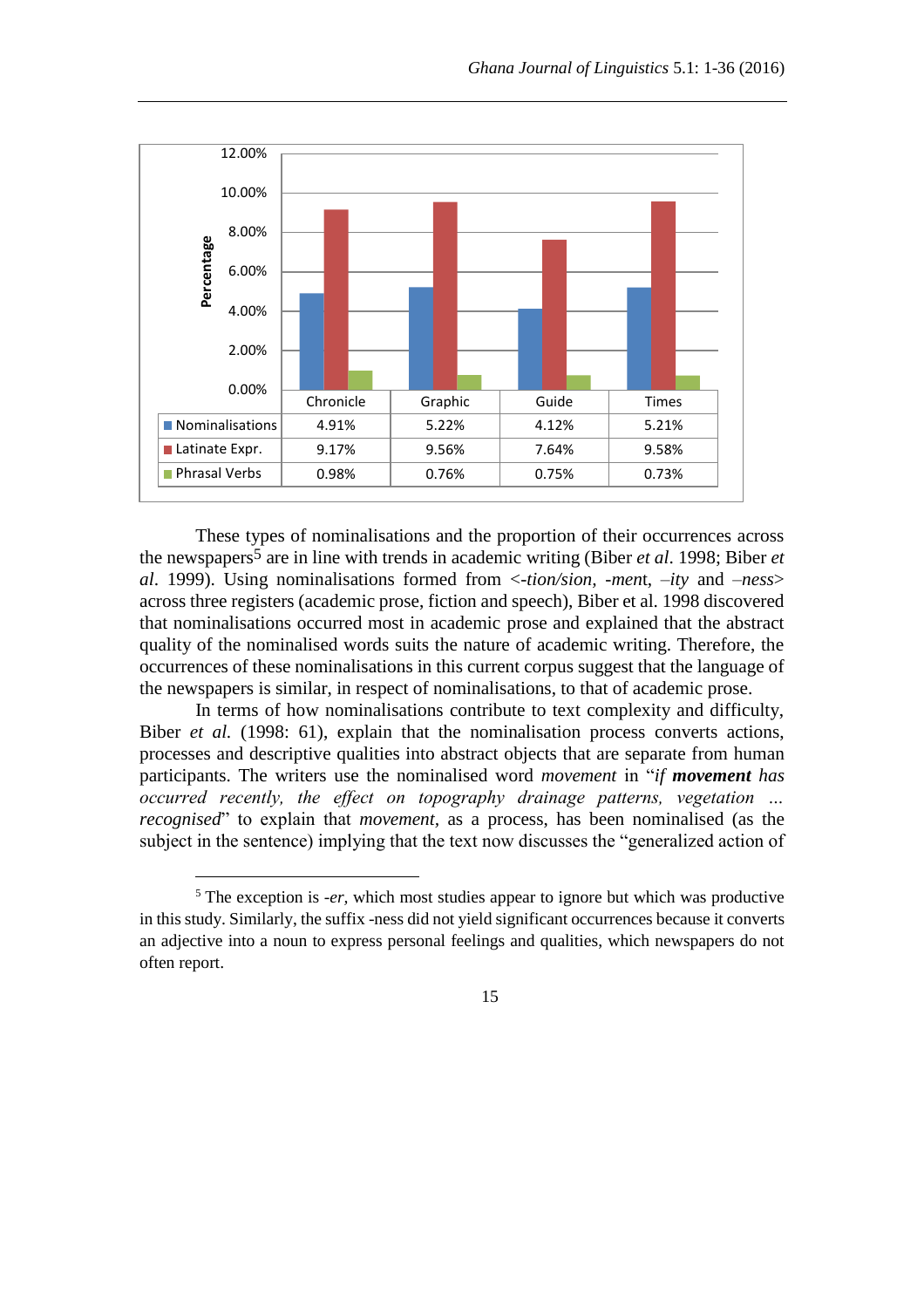moving, rather than a particular person moving." The example below from our corpus illustrates the argument further.

*Such support, he said, should manifest itself in the timely release of resources for critical programmes in the shared plans, since delays in the <i>implementation* of *programmes had led to frustrations and tended to cause political disenchantment, which has rendered some governments in democratic countries vulnerable* (*Graphic* Sept. 5 2008 story 2).

From the above, "implementation" and "frustrations" are *-tion/sion*  nominalisations from the verbs *implement* and *frustrate*. Their use has converted the action and state represented in them respectively to abstract objects in a way that eliminates the human agent. In other words, it is not clear who is 'implementing' or 'feeling frustrated.'

Critical discourse analysts such as Fowler (1991) and others have used systemic functional grammar to demonstrate how nominalisation is used, especially in the press, as a metaphor to deliberately conceal issues or mislead readers (Fowler 1991, Stenvall 2011). This conclusion is because nominalised words are abstract and vague as explained earlier. However, it is difficult to sustain the argument that any time a nominalisation occurs in the press, it implies a deliberate act of concealment. The use of nominalisations could also be a matter of the writer's writing style and may not always occur intentionally to confuse or hide something (Stenvall 2011). Nevertheless, there seems to be consensus that the occurrence of many nominalisations in a text, whether intentionally to hide an idea or not, has the potential of making the language complex and difficult, especially due to their abstract nature.

### **Latinate expressions**

As indicated earlier, about 10% of the lexical items in the corpus are Latinate expressions. Four of the results that occurred most were produced by the affixes *<co- >, <pr->, <in->,* and <*de->* across the newspapers as presented in **Figure 4**. The results indicate that the majority of Latinate words in Ghanaian newspaper front-page stories are prefixed by *<co->*, which occurred between 25% and 26% among the Latinate words identified across the various newspapers. Instances of such words include *collaborate, commemorate, commitment, conjecture, consent, corroborate, counsel, covetous*, among others.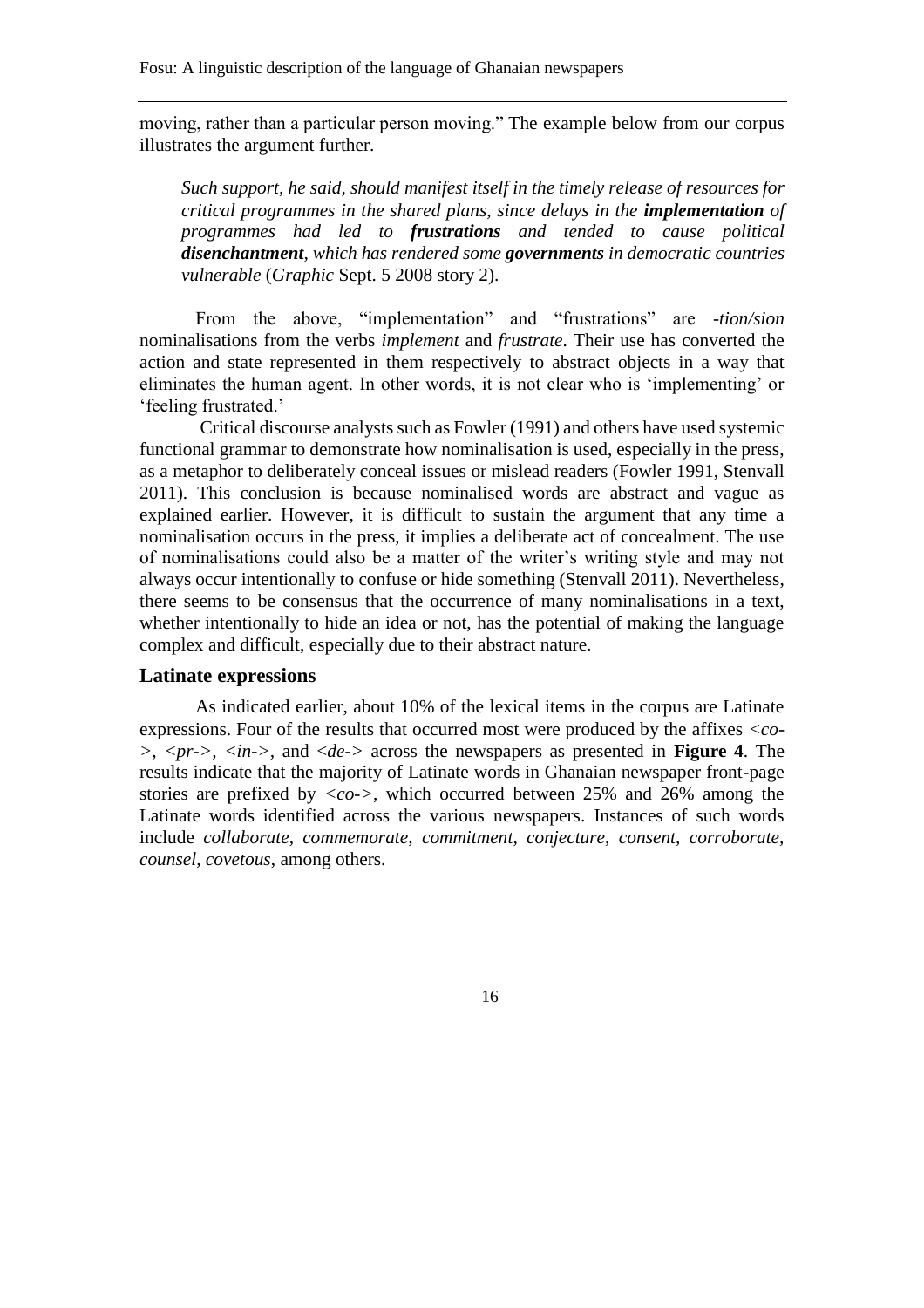

**Figure 4: Four highest occurring affixes and their Latinate items**

In addition to the above systematically generated output, the following are some instances of Latinate vocabulary in the corpus, which did not fall neatly into any of the above groups:

*aptitude, legacy, elated, vicinity, attitude, sanction, faction, volition, jurisdiction, rationale, authority, dimension, legacy, envisage, legal, monument, assessment, criteria, admonish, metropolitan, logistics, immigration, manifesto, remand, critical, implementation, motion*

The findings and analysis suggest a widespread use of Latinate words across the newspapers most of which are long and polysyllabic. It is clear from the results that the language of the newspapers compares with academic or legal writing. Concerning complexity, the usually long or polysyllabic and abstract nature of Latinate expressions makes the language of the text in which they occur formal and specialised, as in academic and legal texts (Russell 2001). I argue that a text with such a characteristic is suitable for a specialised, and not general, audience. Thus, the **over 10%** of such lexis in this corpus has a significant implication for the complexity of the language. The example below qualitatively illustrates this point.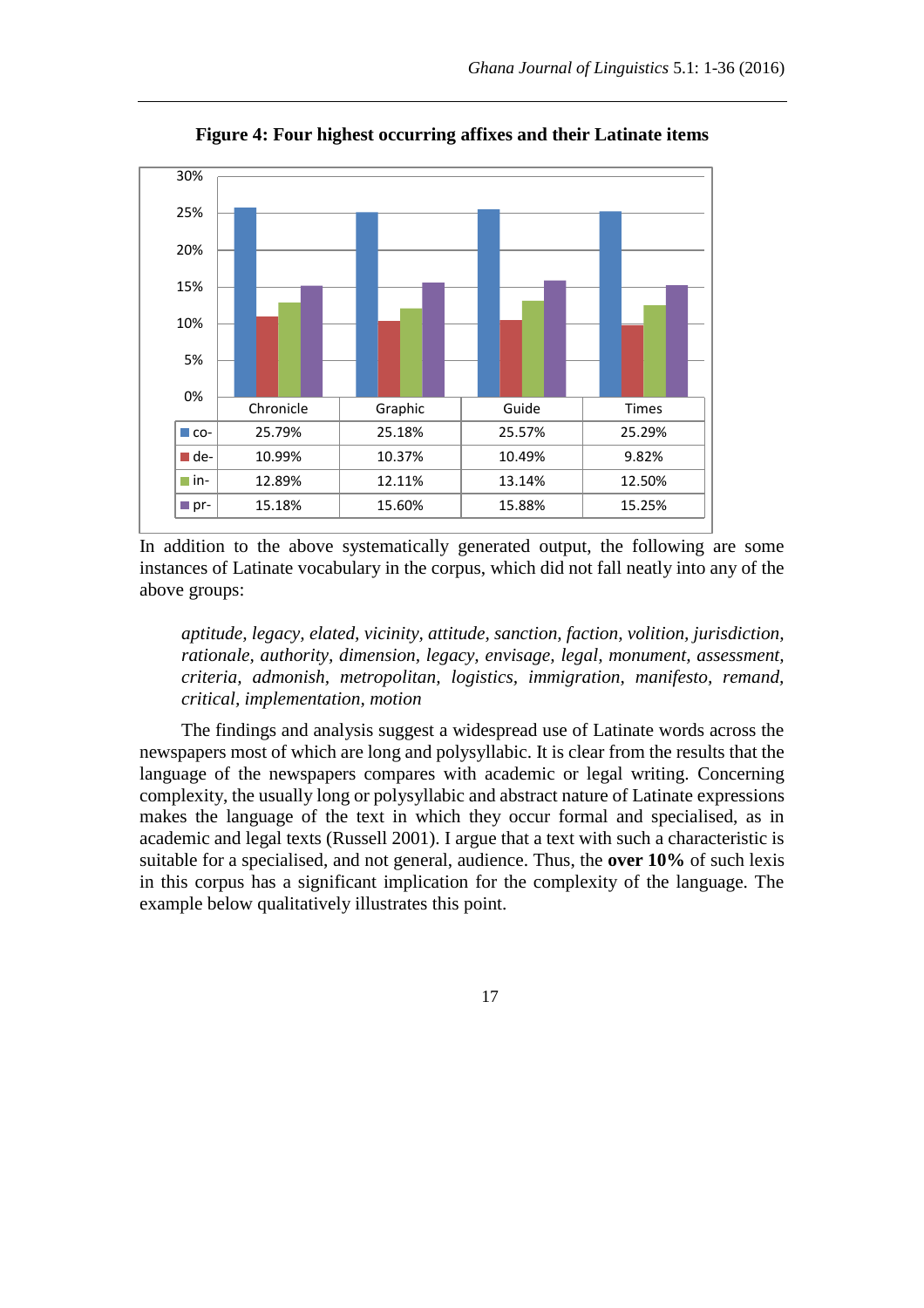*The court said it took into consideration the prevalence of armed robbery in the country, the overwhelming evidence adduced against the convicts by the prosecution, the character and antecedents of the convicts, among others, before imposing the sentence* (*Daily Graphic* September 17 Story 2).

The extract, taken from one of the newspapers under discussion, is part of a report on a court case, and it contains Latinate words such as *consideration, prevalence, adduced, prosecution, character, antecedents,* and *sentence.* The use of legalese such as *prosecution* and *sentence* occur alongside other Latinate words to make the extract formal and technical. These words are usually associated with the kind of formal writing found in technical reports, academic and scientific documents that may not be for public consumption.

## **Phrasal verbs (PVs)**

 $\overline{a}$ 

The analysis yielded PVs in the corpus including *work out, put up with, spew out, turned up, speed up, setting up, get along with, fashion out,* among others. The quantity of PVs in the corpus is 4,426, which comes to less than 1% of tokens in the corpus. The relatively few PVs across the sub-corpora seem to confirm studies that they are rare features in second language (L2) writing (Dagut and Laufer 1985; Laufer and Eliasson 1993). This notwithstanding, a normalised comparison with PVs in the Corpus of Contemporary American English's (COCA) 6 76 million-word newspaper component (4,720 per million words) (Davies 2009: 183) seems to suggest that the occurrence in this study's corpus is considerable and hence significant. The normalised results (with 1000 as the denominator) indicate that the occurrence of PVs in our corpus (8.14) is almost twice as much as what occurs in the COCA (4.72).

The results indicate that the PVs used in Ghanaian front-page stories reflect three types of PVs. *Spew out* and *sped off*, meaning *say unpalatable things* and *move away in haste* respectively, belong to the literal type. *Stay over* (sleep overnight at a place) and *speed up* (increase the pace) are instances of completive PVs, while *turn up* (arrive), *set up* (establish) are figurative. Any reader who does not know the collective meaning could miss the import of these lexical items, and this may affect the overall understanding of the sentence in which the lexis appeared as well as the language of the text as a whole.

<sup>6</sup> COCA refers to the Corpus of contemporary American English that keeps growing because new texts and words are added each year. Thus, it is one of the most current useful corpora available. The corpus is over 450 million words. By 2008, it was over 350 million (Davies, 2009). In terms of research application, the COCA is comparable to the BNC.

<sup>18</sup>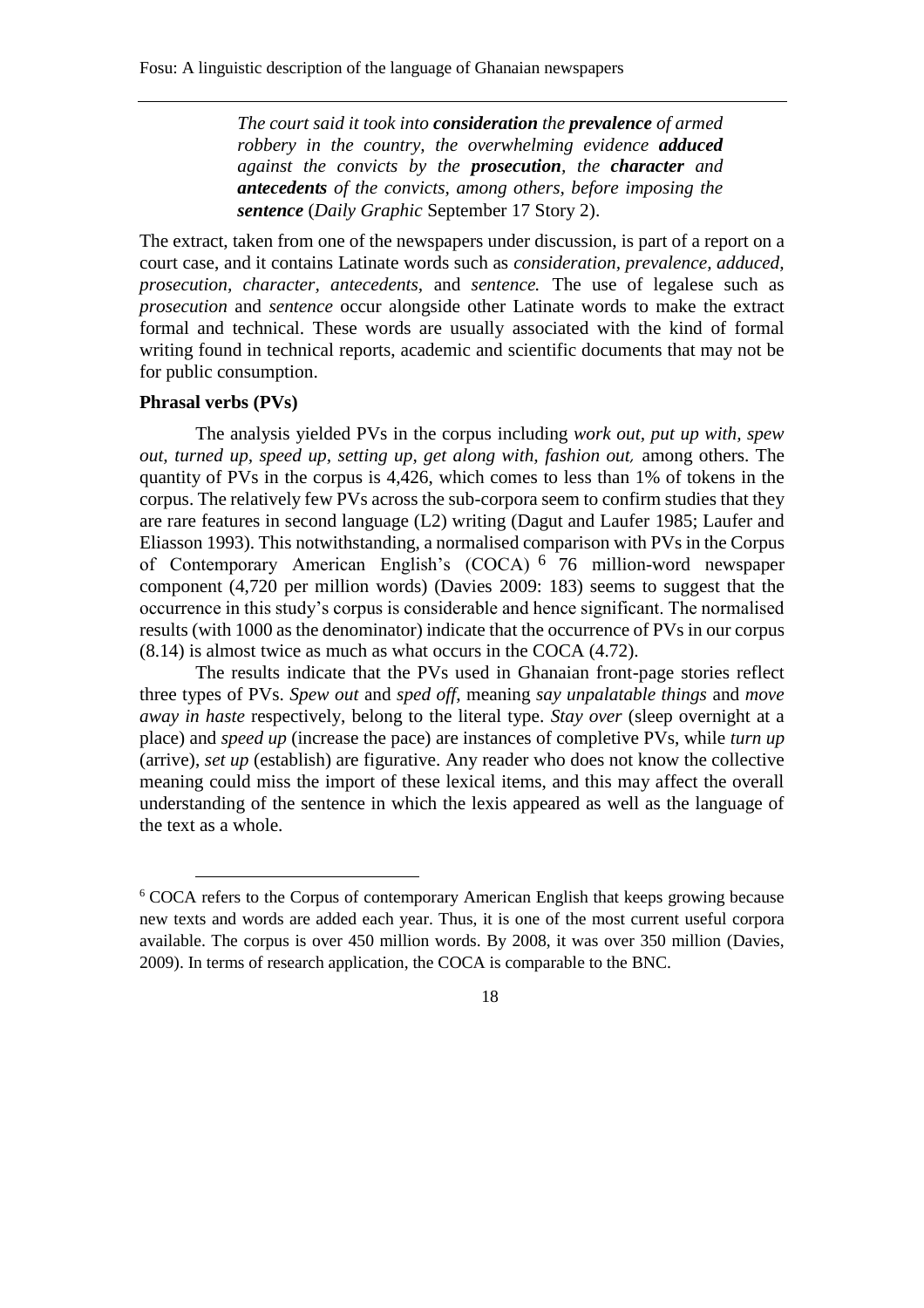Concerning the complex aspect of PVs, Sinclair (1991: 68) notes that PVs have been of interest to language teaching since they offer "exquisite problems to learners." Particularly relevant has been the finding suggesting that the use of PVs is generally uncommon among L2 users mainly because the PV structure does not exist in the users' L1 (Dagut and Laufer 1985; Liao and Fukuya 2002). The consequence is the hypothesis that L2 users avoid PVs and therefore find them difficult to understand (Dagut and Laufer 1985; Liao and Fukuya 2002).

# **Overall significance of findings concerning lexical items**

The significance of the results involving word length and these three categories of lexical elements relative to text complexity lies in their collective occurrences in the corpus. The proportion of such words, particularly nominalisations and Latinate, has significant text complexity implications for the language of the corpus as a whole. Research has established that grammatical or function words such as *on, in, upon, a, the*, etc., constitute about half of the tokens of any text or corpus (Nation 2001; Adolphs 2006). Yet such words do not carry content or information. This means that the lexical items investigated form part of the remaining words that carry information in the corpus. Thus, since **almost 10%** of the information-laden words of the corpus are Latinate and potentially unfamiliar, there is a strong case for the complexity of the language. as the following examples, which easily popped up in the analysis suggest:

*motion, commended, challenges, constituencies, electioneering, entourage, investigations, aspirants, cautioned, perpetrators, assurance, reiterate, municipal, metropolis, multi, millennium, dialysis, transparent, adjudication incumbent, indigenes, circumspection, dispensation, entrenchment, mandatory, prosecution, intimated, inauguration, interact, communiqué, characterised, candidature, interlocutory,* etc.

## **Syntactic complexity**

Studies in syntactic complexity have often relied on the relationships between sentence length, clauses and other internal linguistic units of a sentence using the number of occurrences and averages as measures (Norris and Ortega 2009; Lu 2011). In this study, four specific syntactic variables were used: sentence length, types of sentence, clause embedding and passive constructions. These are first discussed individually and then their collective impact on the language of the corpus is summed up.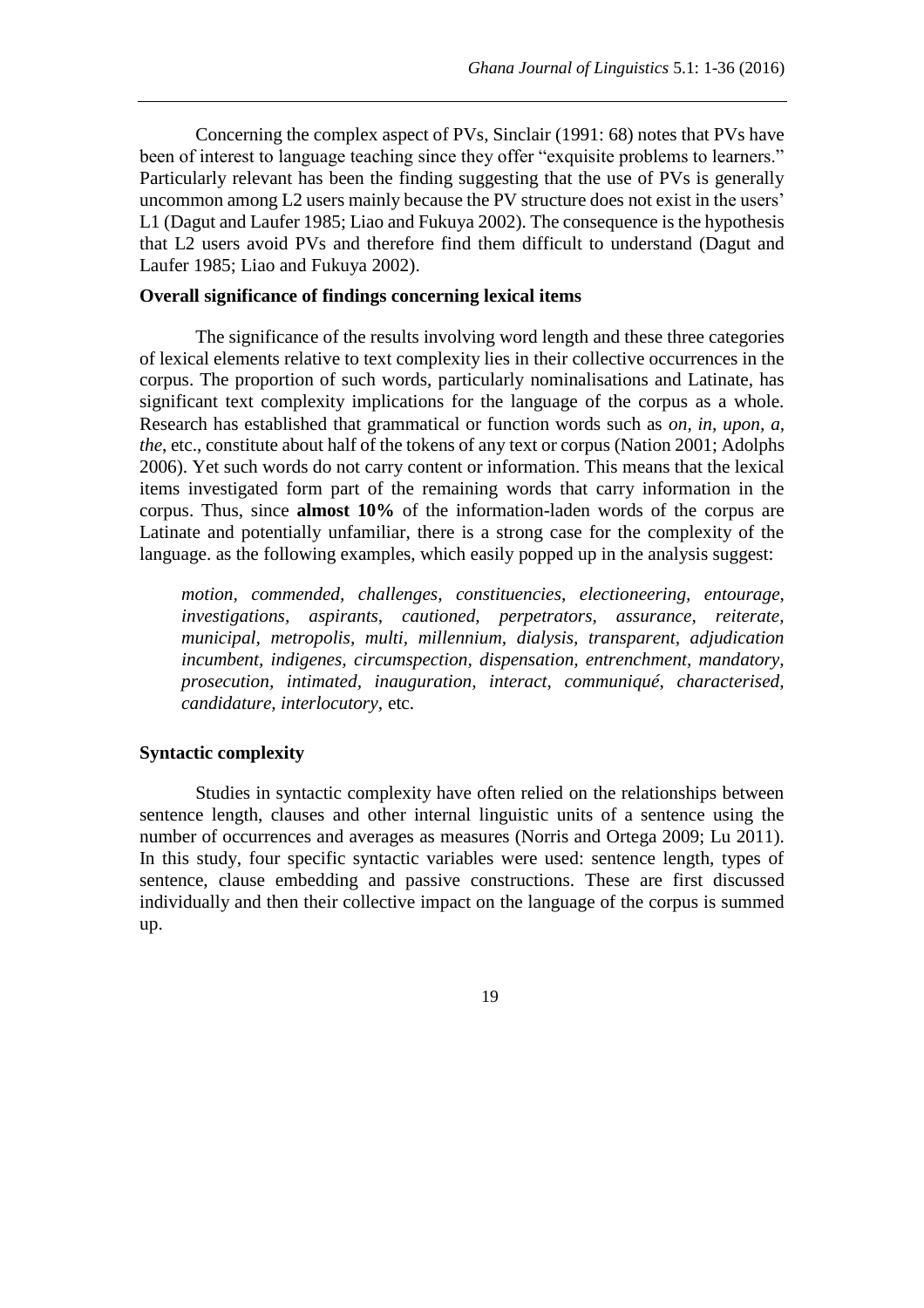# **Sentence length, clause embedding, and sentence types**

I discuss here the above three variables because of their close association. Concerning sentence length, the corpus analysis indicates that the average sentence length is 31 words with the *Chronicle* and the *Graphic* scoring 32. This finding is far above existing journalistic standards or research recommendations. The news reportage component of the corpus that was used to produce Biber et al.'s (1999) *Longman Grammar of Spoken and Written English* has a mean sentence length of 20 words*.* Most researchers and experts (in readability and plain English studies) agree that written information for public communication is best presented in sentences of between 15 to 25 words (Flesch 1949; Russell 2001; DuBay 2004). For example, *Essential Reporting: NCTJ Guide for Trainee Journalists* (Smith 2007) advises journalists to use an average sentence length of 20 words.

The occurrence of relatively long sentences in the corpus has implications for readability, no matter the accompanying number of short sentences. Although the standard deviation of the average sentence length was 13.75, which indicates relatively dispersed sentence lengths, the study showed that the corpus contains many long sentences. For instance, a sentence such as the one below from the *Guide* is so long (75 words) that at the end, the sentence shifts focus from a comparison of the strengths of *Mahama* and *Bawumia<sup>7</sup>* to introduce another issue on some voters' belief.

While Mr. Mahama is perceived to be more expressive with a richer experience on the political soapbox, Dr. Bawumia's understanding of Ghana's current economic challenges and his direct involvement in stabilizing the country's financial sector has earned him the reverence of the business community and that class of voters who do not vote on party lines but on the belief that the country needs a leader who can transform the economy into a first-class one (*Guide* August 21, story 1).

Thus, by the time the reader gets to the issue of the belief, he/she could have forgotten how the sentence began. The argument, in relative terms, is that the longer a sentence the more clauses it may contain and therefore the more complex it becomes. As I discuss further below, long sentences usually contain clauses with various linking processes that reveal other patterns of complexity.

 $\overline{a}$ 

<sup>7</sup> Mr. John Mahama and Dr. Mahamadu Bawumia were the running mates of the presidential candidates of the National Democratic Congress (NDC) and the New Patriotic Party (NPP), respectively, during the national elections in Ghana in 2008. These two parties were the frontrunners of that election.

<sup>20</sup>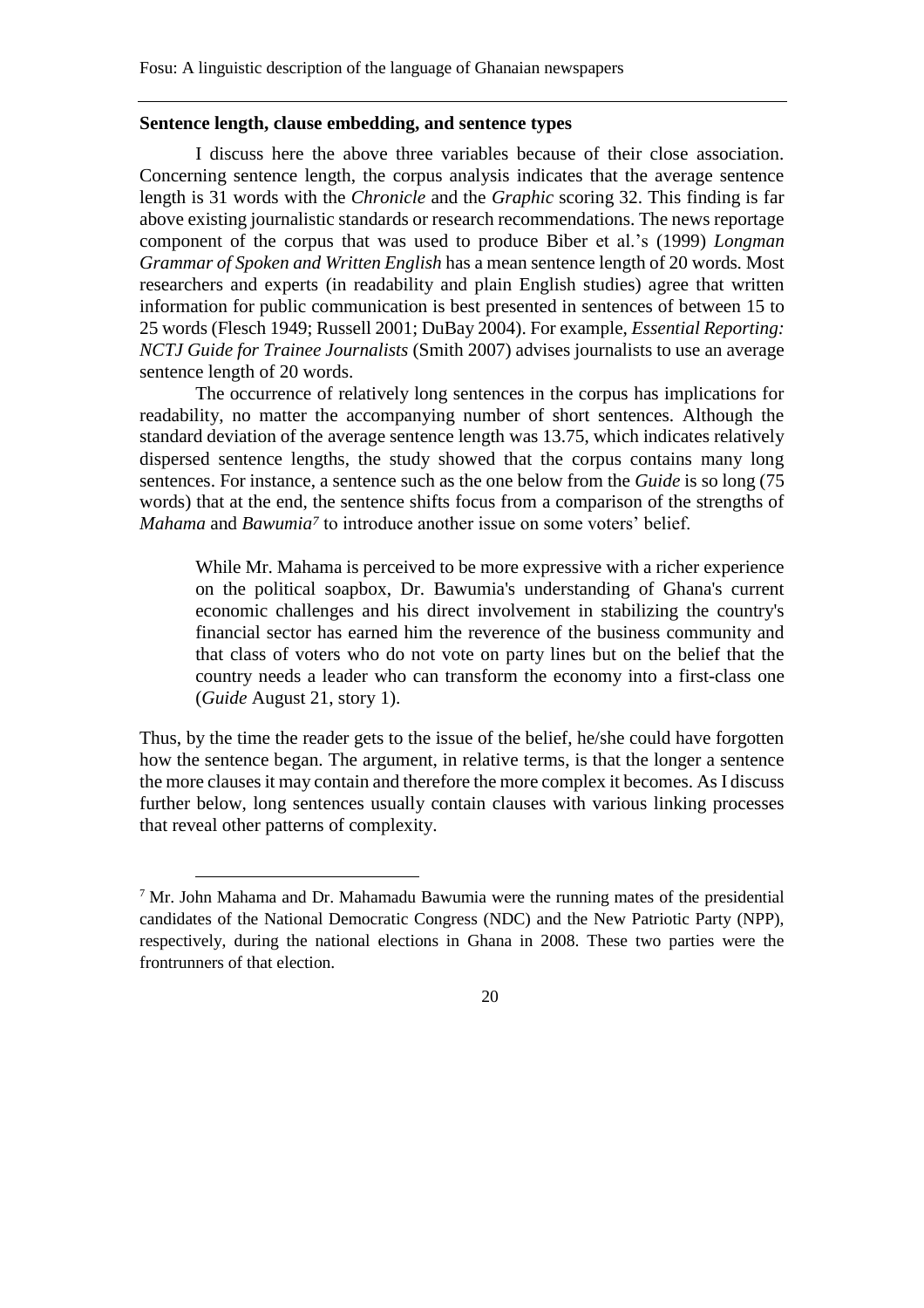The sentences of the corpus display other internal structure characteristics that point to complexity. **Table 5** indicates that each sentence of the corpus is a complex sentence.

|                  | <b>Total</b>          | $%$ of             | $%$ of          | $%$ of               |
|------------------|-----------------------|--------------------|-----------------|----------------------|
|                  | <b>No. of Clauses</b> | <b>Sub-clauses</b> | <b>Relative</b> | <b>Passive Forms</b> |
|                  |                       |                    | <b>Clauses</b>  |                      |
| <b>Chronicle</b> | 13030                 | 51.81              | 12.29           | 18.19                |
| <b>Graphic</b>   | 11674                 | 53.79              | 11.89           | 13.20                |
| Guide            | 12717                 | 51.45              | 12.55           | 13.47                |
| <b>Times</b>     | 11279                 | 51.19              | 12.04           | 14.00                |

**Table 5: Syntactic profile of the corpus**

The complex sentences are further complicated by the way the clauses relate to one another. Studies on clause grammar argue that the clause serves as a unit of thought (Biber 1999), so it is reasonable to assume that a complex sentence contains more than one idea. In relative terms, the processes involved in creating a complex sentence (that is, subordination) are grammatically intricate, and may relate to efforts needed to decode such sentences (Just and Carpenter 1992; Russell 2001). It is argued further that the ideas in a complex sentence interact in an embedded or firmer relationship (depending on the number of clauses) and this and other linguistic (and non-linguistic) factors may combine to make that sentence potentially difficult to deal with semantically, as explained further in the example below:

a. Mr. Aggrey-Mensah said **when** Telekom Malaysia's agreement was abrogated, it was the poor GT, **which** did not benefit from the sale **that** was made to pay the \$52 2 million as settlement fee (*Graphic* 2 August 2008).

Example (**a)** above has five clauses with a more intricate structure. The various clauses, each presenting an idea, are as follows:

- Mr. Aggrey-Mensah said (it);
- **(that**) it was the poor GT (which did not benefit from the sale);
- **When** Telekom Malaysia's agreement was abrogated;
- **Which** did not benefit from the sale; and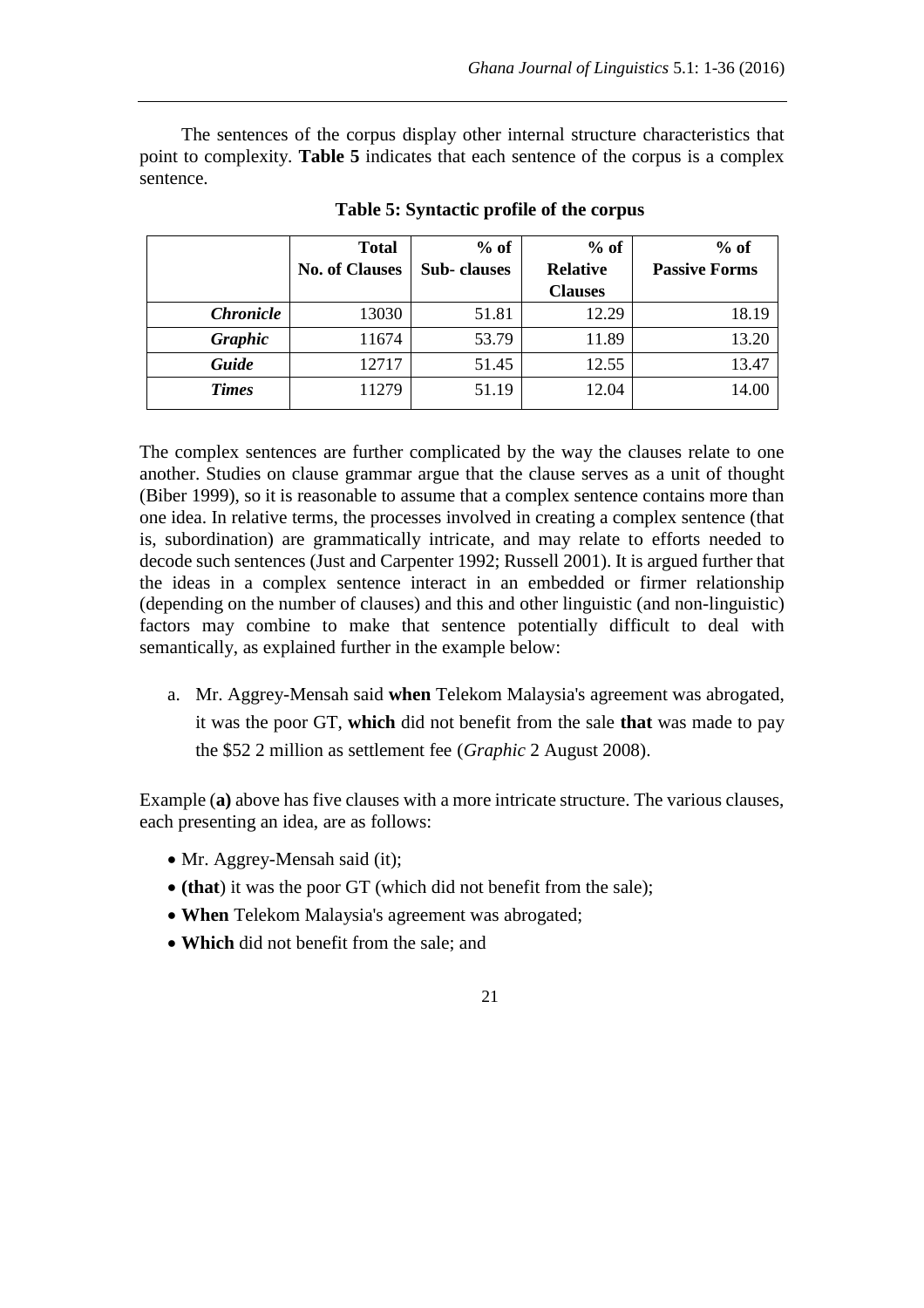• **That** was made to pay the \$52 2 million as settlement fee

The independent or main clause is *Mr Aggrey-Mensah said (it),* where *it* refers to *it was the poor GT, which did not benefit from the sale*. This clause is itself a complex one because it has an implied or obligatory relative clause (in bold italics) that describes *the poor GT*. The four conjunctions in bold, that is, omitted *that*, *when, which* and *that*, signal the dependent clauses in that order. The first dependent clause is the direct object of *said* and so it is nominal. The second, indicated by *when,* is adverbial adding time to the idea it contributes to the sentence. The other two dependent clauses are relative or adjectival, describing *the poor GT* and *the sale* respectively. If a reader fails to connect the conjunctions or relative pronouns, that is, *which* and *that*, to their correct noun as explained above, meaning could be lost. Additionally, if all these clause structures are not properly related and understood in the context explained above, there could be meaning challenges.

#### **Passive forms**

The study acknowledges three types of passives as illustrated below:

- He **was released** by the prison authorities. (full or long: *BE + Past Participle*)
- The evidence **given** by the witness solved the case. (Partial: minus *BE*)
- The evidence by a witness solved the case. (fully ellipted: but implied)

The results indicate about 15% long passives in the corpus (see **Table 5**). The focus on passive forms was based on the notion that they make sentences formal, impersonal and 'weighty' (Biber et al. ibid*.*). The passive voice has been identified in discussions concerning plain English and applied linguistics as a key contributor to text complexity and reading difficulty (Loughran and McDonald 2009; Amdur et al. 2010; Ferreira et al. 2002), although few of these studies have discussed specifically how the construction interferes with meaning making. There is, therefore, the need for more research on this. Amdur et al. (2010) recommend that there should not be too many passives in articles published in medical journals since they make reading and understanding difficult. This suggests, importantly, that passive constructions could affect reading and understanding, especially in public documents such as newspapers. Ferreira *et al.* (2002) also examined the issue of misinterpretation of passive sentences and discovered that while their participants identified the improbability of the statement, *The man bit the dog*, about 20% of the participants found the statement, *The dog was bitten by the man,* plausible. The writers, consequently, argued that readers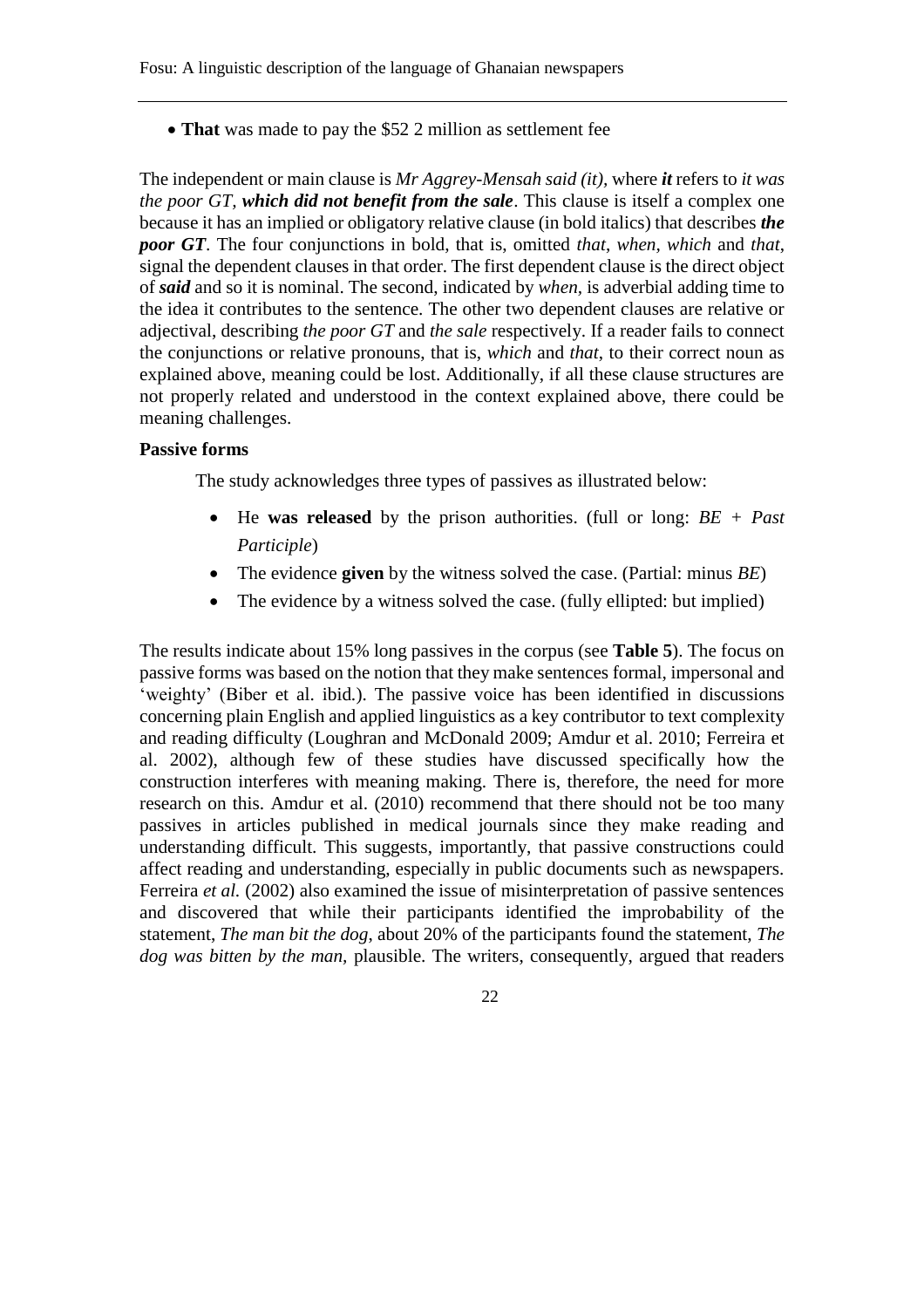sometimes are unable to apply the meaning implication in the passive verb form. The example below should help to further clarify the issue.

b. Led in evidence by a State Attorney, T. Amponsah, the first prosecution witness, Musah Hassan, told the court that he is a businessman operating at the Central Business District of Accra (*Guide* August 27 2008).

In the example, *(was) Led* is the passive verb, while *a state attorney, T. Amponsah*, is the agent. The act of *leading* 'affects' *Musah Hassan*, but the passive form seems to portray the *state attorney* as the one who was led in evidence. The sentence was particularly made confusing by the inversion in which the subject of the passive verb (*Musah Hassan*) is removed from the verb. Thus, it would seem as if *Musah Hassan* is not affected by the action of *state attorney*, and this is a possible source of complexity.

#### **Readability formula tests**

The results for the three formula tools indicate a high level of consistent correlations in terms of the relative ease or difficulty of the texts even across the individual text scores. As indicated in **Figure 6**, the overall average scores obtained across the four newspapers for Fog were between 16.32 and 18.13. Scores for Flesch were between 41.37 and 34.73 and Dale, between 8.59 and 8.86. The standard deviation for most of the scores was below 0, showing how clustered the results were over the period. By interpretation, the scores indicated largely that the language of the four newspapers is *difficult* and suitable for *college/university level* readers.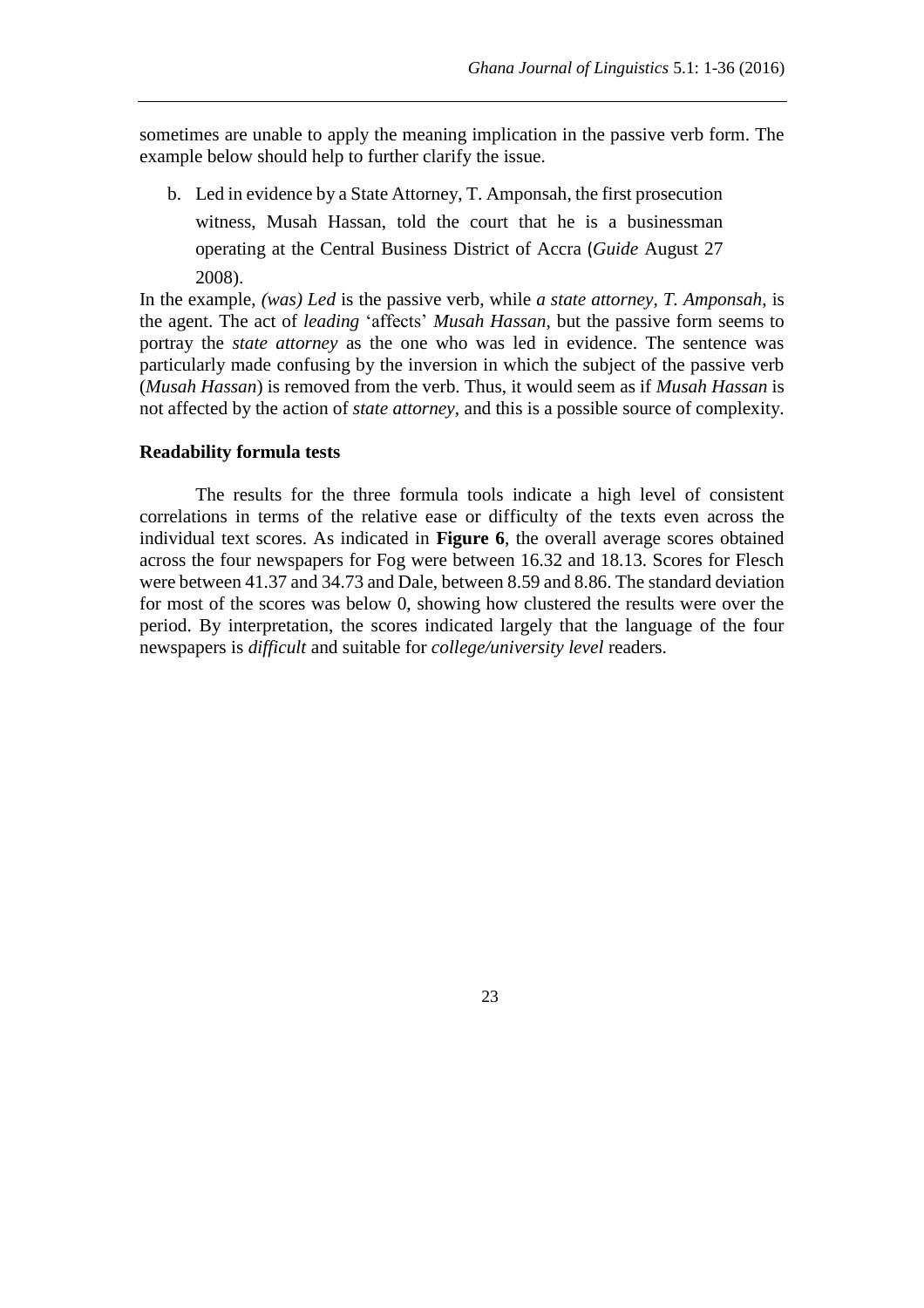

**Figure 6: Results of readability tests**

## **Key to the Interpretation of the above Scores (from DuBay 2004: 25):**

- Fog Index: 5 is readable; 10 is hard; 13 is difficult; and 20 is very difficult. (Note that, college or university level has a score of 10 or less)
- **Flesch Reading Ease:** the higher the score the easier to read;  $70 100$ indicates from easy to very easy to read;  $0 - 30$ , very difficult to read (post university or college graduate); 30 – 50, difficult to read (university/college graduate); 60-70, standard.
- New Dale-Chall: 4.9 and below, for grade 4 and below;  $5.0 6.9$ , for grades  $5 - 6$ ;  $7.0 - 7.9$ , for grades  $9 - 10$ ;  $8.0 - 8.9$ , for grades  $11 - 12$ ;  $9.0 - 9.9$ , for grades  $13 - 15$  (college level); 10 and above for grade 16 and up.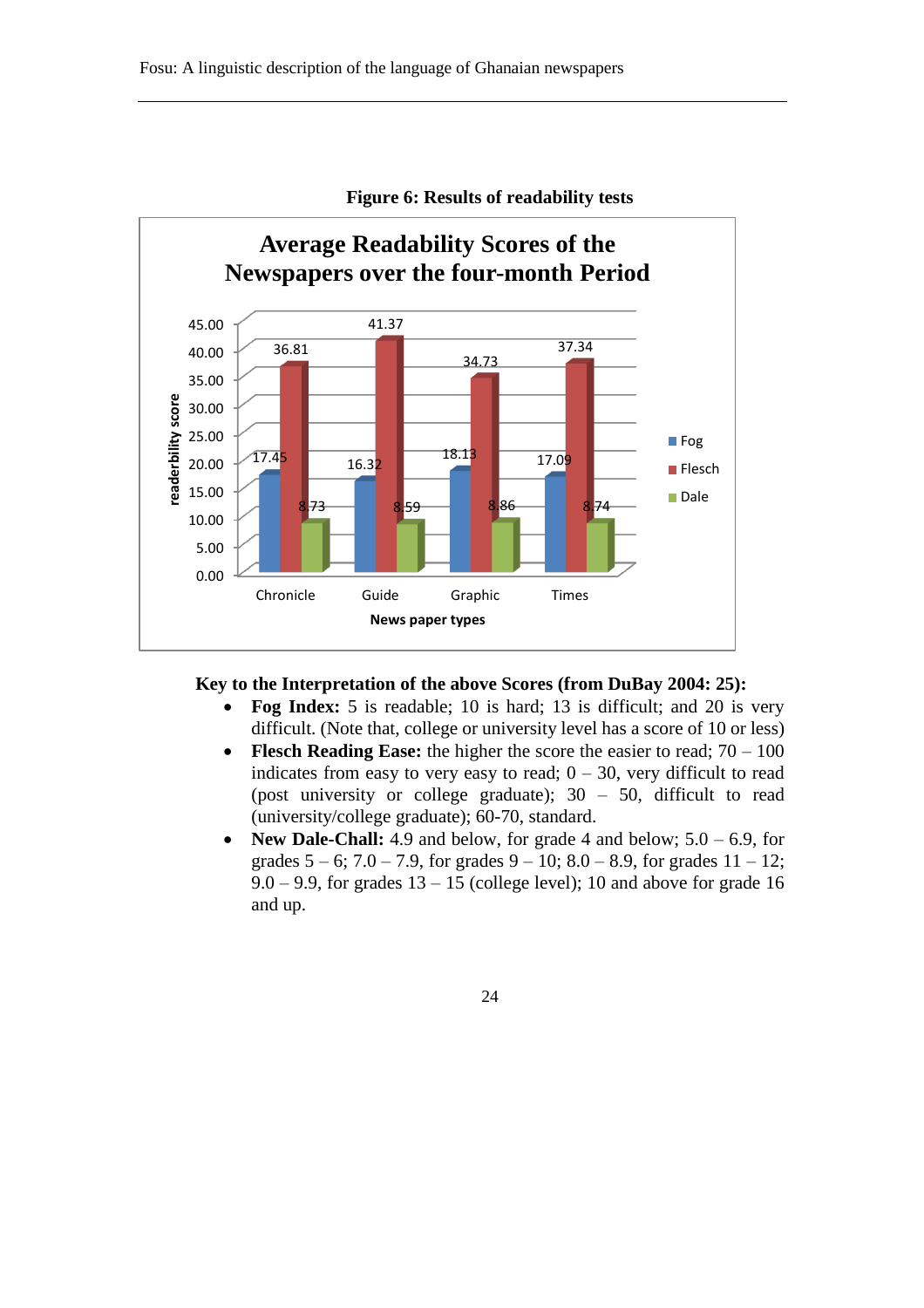The monthly averages for each formula reflected almost the same pattern. Thus, I narrow the analysis to results produced by Fog. The Fog formula measures difficulty based on word syllable count (word length) and sentence length, which suits the major orientation and argument of this study regarding the sources of newspaper language complexity. For the monthly results, the August scores for Fog for the four newspapers were between 16.00 and 18.46 where the *Guide* had the least difficult score and *Graphic* the most difficult score. For September, the range was 16.62 and 18.19 with the *Guide* and the *Chronicle* having the least and most difficult scores, respectively. October averages for Fog were between 16.38 and 18.37 and the least difficult was the *Times* while the *Graphic* was the most difficult. Similarly, the scores for November ranged between 16.03 and 18.54 with the *Guide* and the *Graphic* having the least and most difficult scores, respectively. The same pattern is reflected in the scores of the other readability tools. The monthly results over the period indicate the consistency of the writing style of the newspapers within a score range interpreted as *difficult*, and this strengthens the assumption of the study that Ghanaian newspapers employ a similar writing style or language.

Concerning interpretation, the individual text scores of the three formulae indicate clusters within the same interpretation ranges. The majority of scores for Fog were between 15 and 19.9, when the danger line for readability is 13 (Gunning 1952; Heydary 2012). In fact, according to the Fog formula, news is expected to read at a score of 10 (see DuBay 2004:25). The interpretation for all the tools is that the Ghanaian newspapers read at the *difficult* level, and this indicates that the material is largely suitable for university or tertiary level readers. In terms of percentages, results of texts for each newspaper that scored *difficult* and above are presented in **Figure 7**. A remarkably high 80%-93% of the 40 news stories of each of the newspapers are difficult and readable largely by university level readers.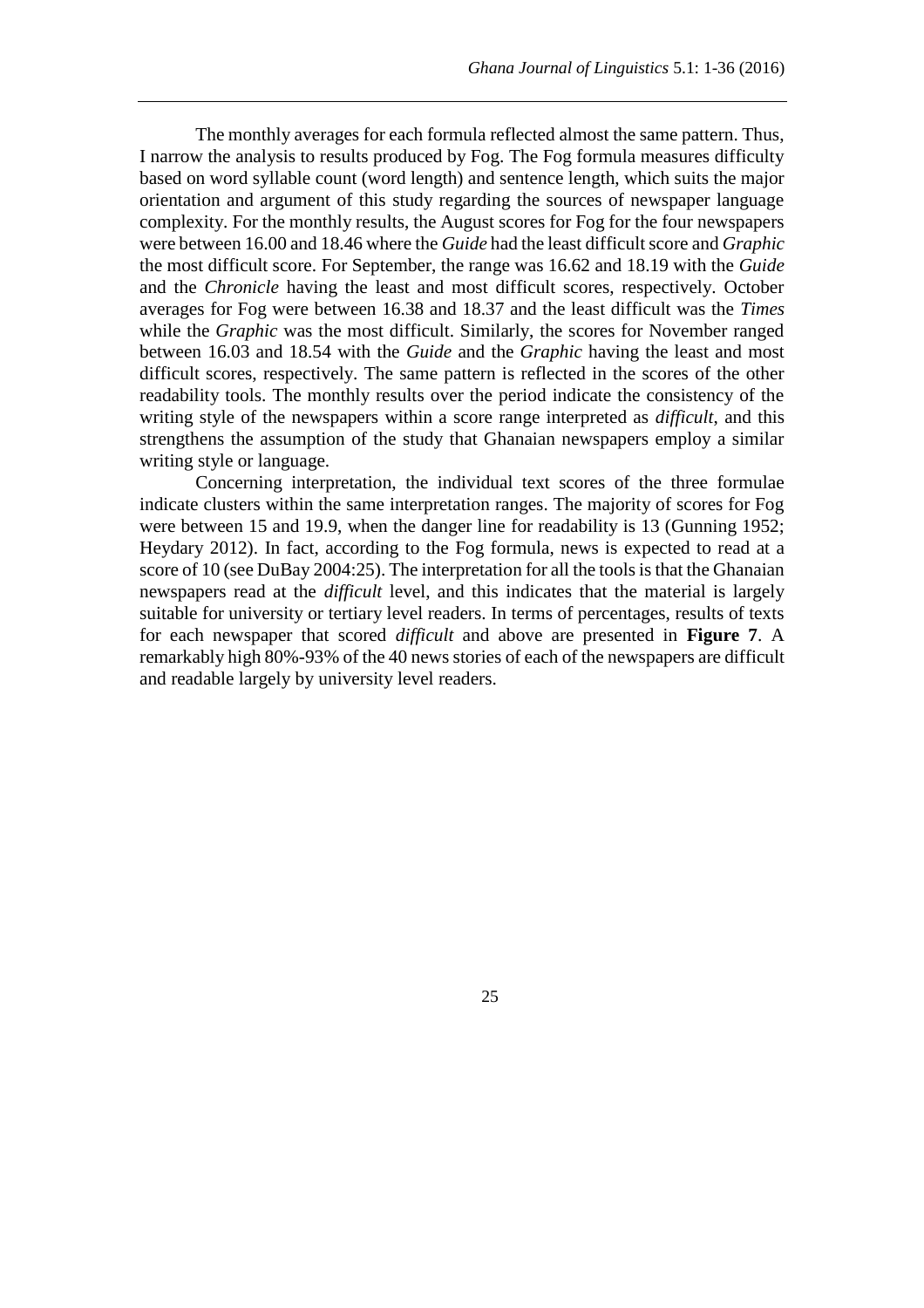

**Figure 7: Readability test results showing percentage of difficult news texts**

Results of the corpus linguistics analysis clearly correlate strongly with findings of the readability formula tools. The strong representation of long words and sentences in the corpus seem to be reflected in the readability scores. Therefore, results of these two perspectives triangulate to suggest that the complexity level of the newspapers' language could largely challenge readability.

## **Further discussion: Ghanaian newspapers, text complexity and comprehensibility**

The analyses, results and discussion above provide adequate evidence that the language of the corpus is structurally highly complex. This is based on the proportions and blend of the linguistic features investigated and other tendencies generated by them. Vocabulary provided the most reliable evidence about the complexity of the language. The results indicated that the newspapers contain many long words, nominalisations, Latinate expressions and phrasal verbs in proportions that individually and collectively predispose the language to complexity.

The relationship between syntax and text complexity was established through sentence length, complex sentence and clauses, and passive forms. The study found on average that the newspapers employ long sentences while scholars and media industry experts have suggested the use of short sentences of between 15 and 25 as the readable length. The analysis also shows that each sentence of the corpus is complex with intricate clause embedding. Going by the notion that a clause is a unit of thought, the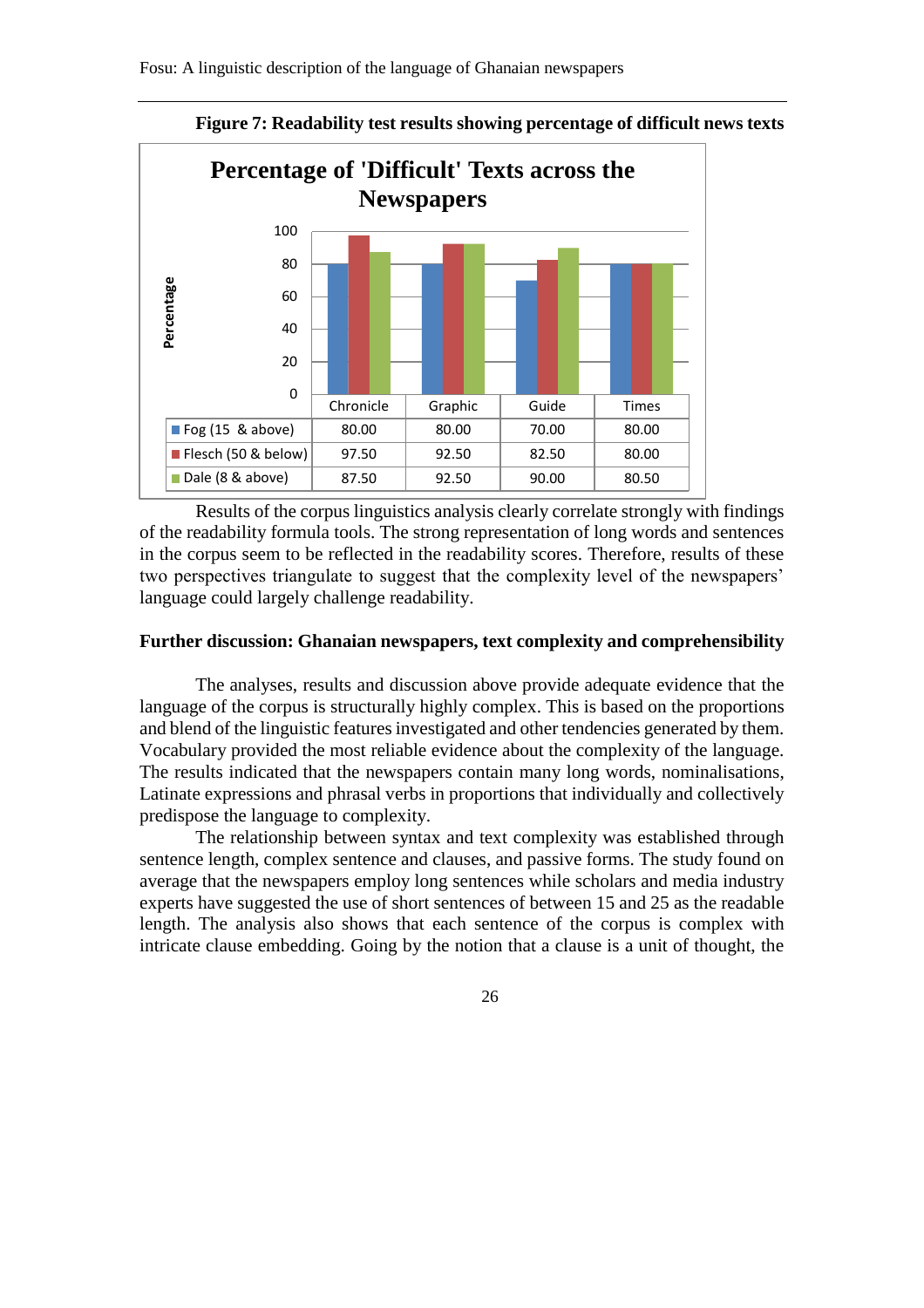implication is that each sentence of the corpus contains a number of ideas. Thus, when these ideas occur in intricate sentence structures as demonstrated manually in the analysis, readers' memory and recall are challenged.

The notional complexity of the text was corroborated by results of the readability formula analysis, which indicate that on average, **85%** of the texts of the various newspapers were difficult and readable by readers with university educational attainment. Although readability formulae have been criticised, especially in their use to guide the writing and revision of documents (Redish and Selzer 1985; Redish 2000), they remain reliable tools in determining levels of language complexity (DuBay 2004). Their relevance in this instance is the fact that this study was not meant to revise or guide the writing of newspaper stories but just to indicate readability levels.

From the near similarity of the results across the four newspapers as seen from the different analyses, it is reasonable to apply a homogeneous description to the language of the front-page stories of the national daily newspapers in Ghana and describe it collectively as complex. The findings, therefore, suggest strongly that the language of Ghanaian newspapers could hinder the readability and comprehensibility of the front-page stories, particularly for many pre-university readers.

This discussion so far raises questions about the target of the newspapers, newspaper-based information flow, information access and knowledge acquisition. These issues are best understood within the framework of the educational culture of the country. The point has been made that formal English in which Ghanaian newspapers construct news reports is acquired in school. Ghana's education structure covers basic (Primary and Junior High), secondary (Senior High) and Higher Education (polytechnic, university, etc.) levels, and the higher one goes up this ladder, the more one is able to use and understand a relatively complex form of the language. That is why the complex language of the newspapers as discovered in this study could largely suit tertiary level readers. The fact that only a few educated Ghanaians access Higher Education (about 4%)<sup>8</sup> leaving the overwhelming majority of such people at basic and secondary levels implies that many readers or potential readers of newspapers could find it difficult reading and understanding news stories on account of the language. It could even be possible that some tertiary level readers also find it hard to read and understand such language.

Education in Ghana has faced challenges since the post-independence period in line with the country's developing status. These challenges provide some reasons for the relatively low education quality, standards, abilities and attainments in the country (Awedoba 2001; Owu-Ewie 2006, 2014; Akyeampong et al. 2007; Ampiah 2010).

 $\overline{a}$ 

<sup>8</sup> See Ghana Statistical Service (2013). *2010 population & housing Census*. From: [http://www.statsghana.gov.gh/docfiles/2010phc/National\\_Analytical\\_Report.pdf](http://www.statsghana.gov.gh/docfiles/2010phc/National_Analytical_Report.pdf)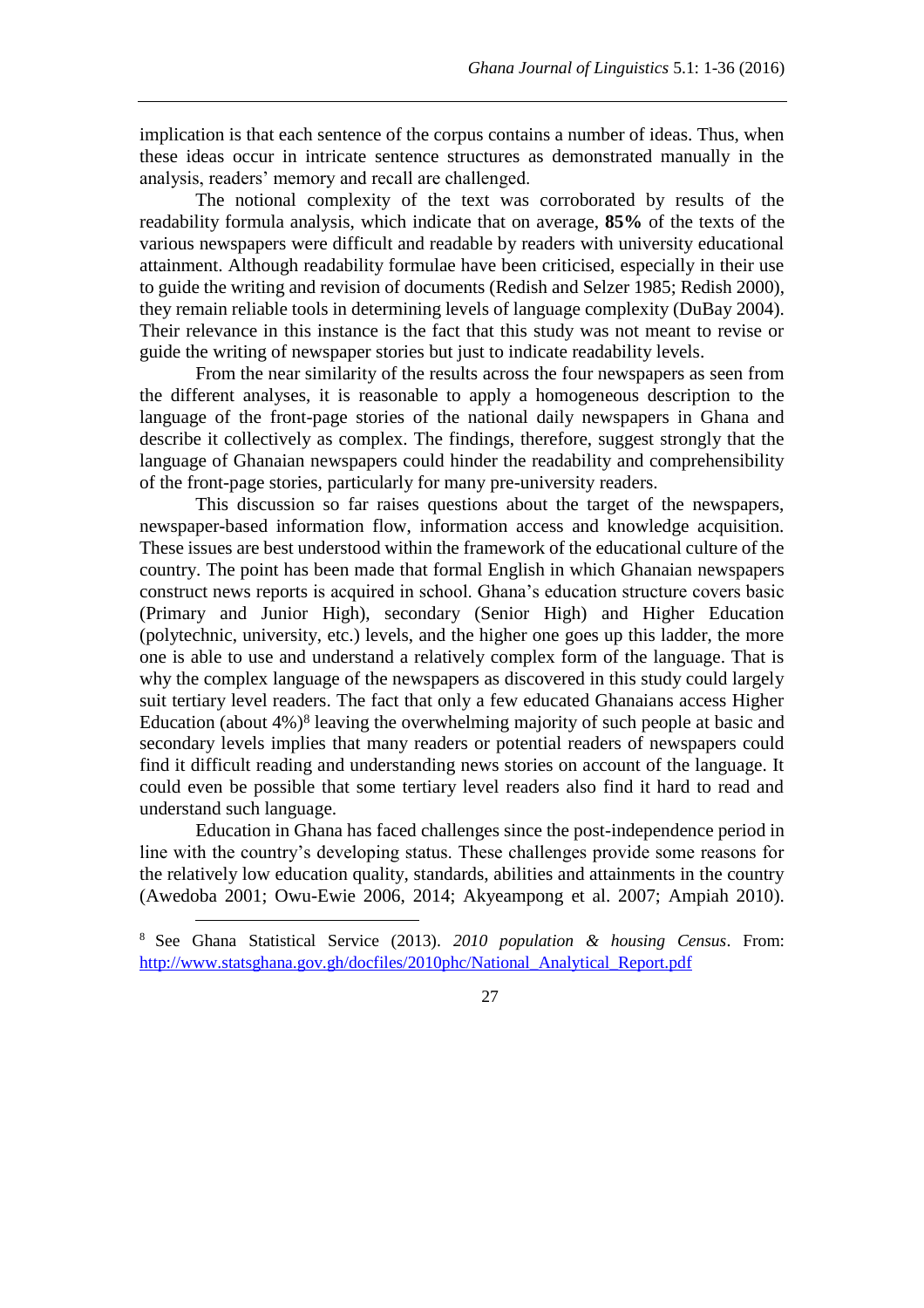Consequently, it is not surprising that issues concerning competence in English are often topical in Ghana. Owu-Ewie (2006) and Fosu (2009), for example, express concern that many students finish school but lack competence in English contrary to society's expectations. Indeed, examination results at all levels of the country's educational structure have shown over the years that students perform poorly in English, far more than they do in other subjects (from Chief Examiner's reports, West African Examinations Council). Relating the discussion to the press, this state of affairs raises critical questions about the relationship between education, language of newspapers, and readers' ability to read the newspapers.

The above scenario has implications for information flow and readers' direct access to socio-political information and knowledge. Specifically, the argument is that many educated Ghanaians, alongside the many who cannot read and write, could be alienated from directly accessing the news, thereby creating gaps in newspaper-based knowledge in the society with dire political consequences (Kleinnijenhuis 1991; Eveland Jr. and Scheufele 2000). Thus, while Nisbet (2008: 474) has discovered that education is a leading pointer to communication gaps in some transitional democratic societies, this current study has discovered that language challenges could be an additional education-related cause of the gaps in Ghana. The implication is that a few elites may continue to have dominion over political information and knowledge, which grants them power to represent their version of reality and interests as the society's.

The above suggestion raises critical questions about readership. As Douglas (2009:50) observes, newspapers survive on the active patronage of their "core loyal readership", that is, the regular buyers of newspapers. Logically, this implies that newspapers also adopt political and ideological viewpoints, as well as language, that sit well with their readers. Thus, newspapers consciously construct their "ideal or implied" readers by writing with the readers in mind and seeking their comfort (Fowler, 1991:232).

Yet, while the Ghanaian press has been known to champion different ideologies and political positions, readership has not exactly reflected segmentation or the 'ideal or implied reader' around newspapers and their positions. For instance, about 80% of Ghanaian readers consume the *Graphic*, which is state-funded and perceived to be progovernment, although it is clear from national election results that many of the readers might not be sympathetic to the political ideology of the government of the day. The same situation applies to many of the national newspapers. Thus, it is not surprising, considering the findings of this study, that the national newspapers target every possible reader. If so, it is expected that the readers of each Ghanaian newspaper are likely to be a heterogeneous collection with different characteristics, especially educationally. Consequently, I argue that one of the ways in which Ghanaian newspapers can construct their readers and ensure their comfort is in the use of language, in addition to political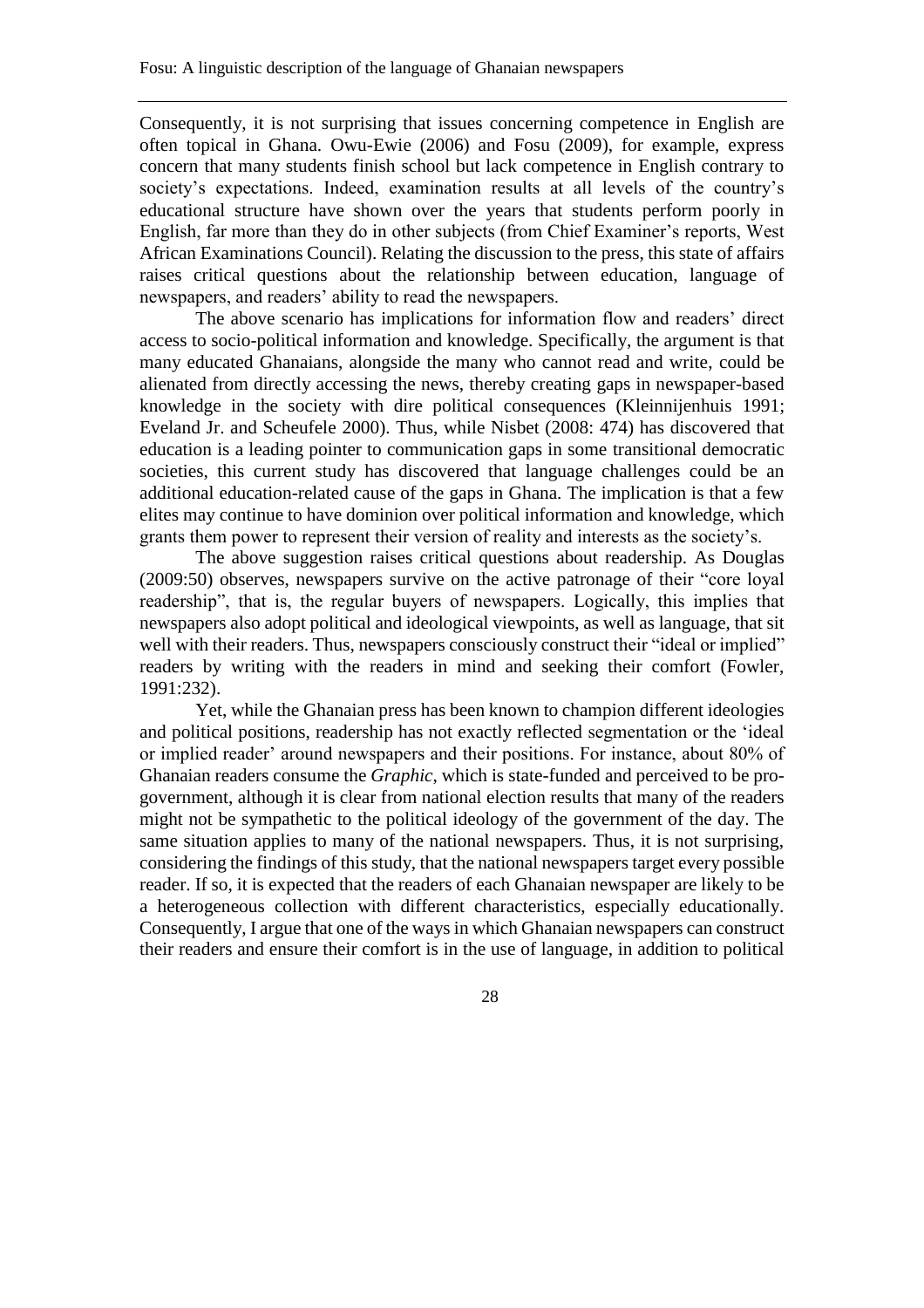and ideological positioning. It is hence reasonable to hypothesise that newspapers will employ language that their readers are familiar with and can relate to. Such language should at least be readable and comprehensible to the targeted readers. In the context of Ghana, this may be an important way of ensuring the comfort of readers.

#### **Conclusion: A case for the use of simple English in Ghanaian newspapers:**

It is important to end this paper with a caveat. The conclusions of this study are based on only a number of lexical and syntactic features and does not include some other text features or all the linguistic elements of text. Indeed, other linguistic features such as cohesion, collocation, coherence, noun phrases, among others, are alternative and complementary items that could serve as variables of inquiry for further research. Additionally, apart from Fosu (2014), few large-scale studies have attempted to discover empirically whether and to what extent (some) readers are challenged by the language of the press or otherwise. Therefore, this study should better be viewed as a contribution toward a holistic understanding of the problem in Ghana, for which reason further studies are required on the topic.

Nevertheless, the caveat does not in any way undermine or negate the findings of this study. Thus, results concerning the complex nature of the newspapers' language provide a reason to advocate the use of simple or plain language in Ghanaian journalism. It is normatively expected that news producers must use language consciously to connect with their audiences and through that demonstrate their knowledge and awareness of their audiences. Conboy (2007: 41) cogently expresses this linguistic dimension of journalistic practice thus:

Vocabulary of news attempts to appeal to a particular audience in terms of the register used. Register refers to the use of a particular type of language in a particular context. Register can reveal as much about the media institution as it can about its perceived audience because it circulates a version of the language of its targeted social grouping.

This perspective bears testimony to the positive appeal that using a language style that suits audiences has on readership. Drawing on Brian McNair, Conboy (2011: 119-120) observes that a shift in the language style of the elite press from pompous and erudite forms to a more user-friendly style (of the tabloid) illustrated a step "towards a more inclusive, even democratic journalism culture."

The practical usefulness of using simple language in news as indicated above is supported by the fact that journalism textbooks and news writing guidebooks (see for example, Harcup (2009) and Smith (2007)) promote simple writing styles. These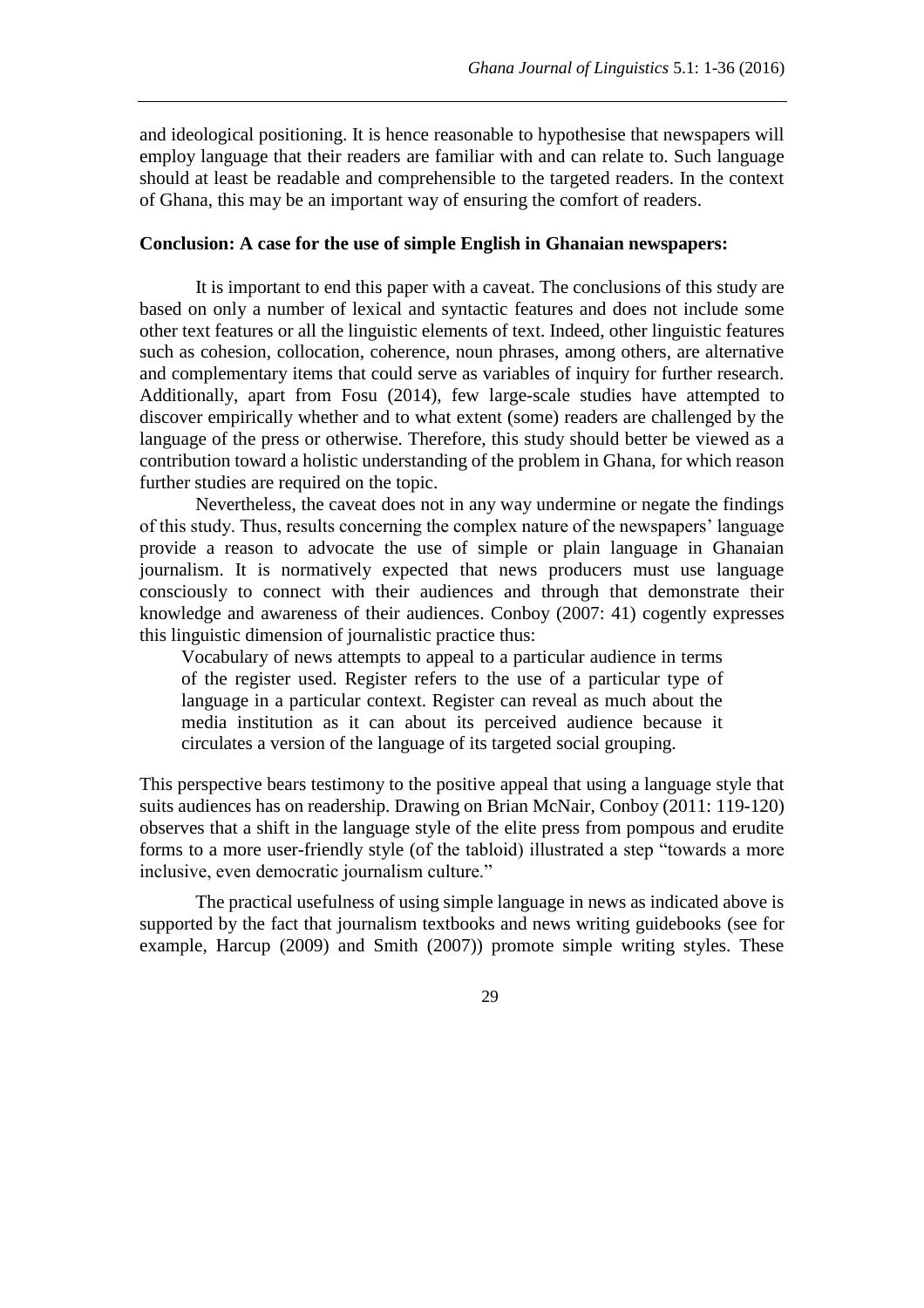studies on journalism devote chapters or sections to linguistic issues concerning lexical and syntactic usage to emphasise the importance and role of these linguistic elements in news comprehension. For example, Smith (2007: 120) provides the following caution:

- Use short words rather than long ones if they do the job just as well *fire* not *conflagration, dead* not *deceased*. People tell you *what they saw*, *not inform you what they witnessed.*
- Be active, not passive. Say people *did something*, not *something happened to them*.
- Be user-friendly. Don't say *a sewage regeneration schemes planned* when you mean *families are going to get better drains*.

This means that news writing is a kind of negotiation at both the writing and reading phases of the communication process. However, this study puts the responsibility more at the writing phase. Journalists ought to use simple and clear language to make otherwise complex topics, such as legal and governance issues, readable and easily comprehensible to audiences.

# **References**

Adolphs, S. 2006. *Introducing electronic text analysis*. London: Routledge.

- Akyeampong, K. *et al.* 2007. *Access to basic education in Ghana: The evidence and the issues, country analytic report.* Published by the Consortium for Research on Education Access, Transitions & Equity (CREATE).
- Amankwah, A. S. 2010. *A review of newspaper reading habits of residents of Adenta SSNIT Flats.* Accessed 11 January 2013. Social Science Research Network. From: <http://dx.doi.org/10.2139/ssrn.1655740>
- Amdur, R. J. *et al.* 2010. Use of the passive voice in medical journal articles. *AMWA journal*. 25(3): 98-104.
- Ampiah, J. G. 2010. Quality basic education in Ghana: Prescription, praxis and problems. Paper delivered at the *Experience Sharing Seminar*, 17-19 January. Accra. From: http://aadcice.hiroshima-u.ac.jp/e/reseach/paper\_no1-1.pdf
- Anagnostou, N. K. and Weir, G. R. S. 2006. From corpus-based collocation frequencies to readability measure. In: *ICT in the Analysis, Teaching and Learning of Languages.* Accessed 29 June 2012. From:<http://strathprints.strath.ac.uk/id/eprint/2381>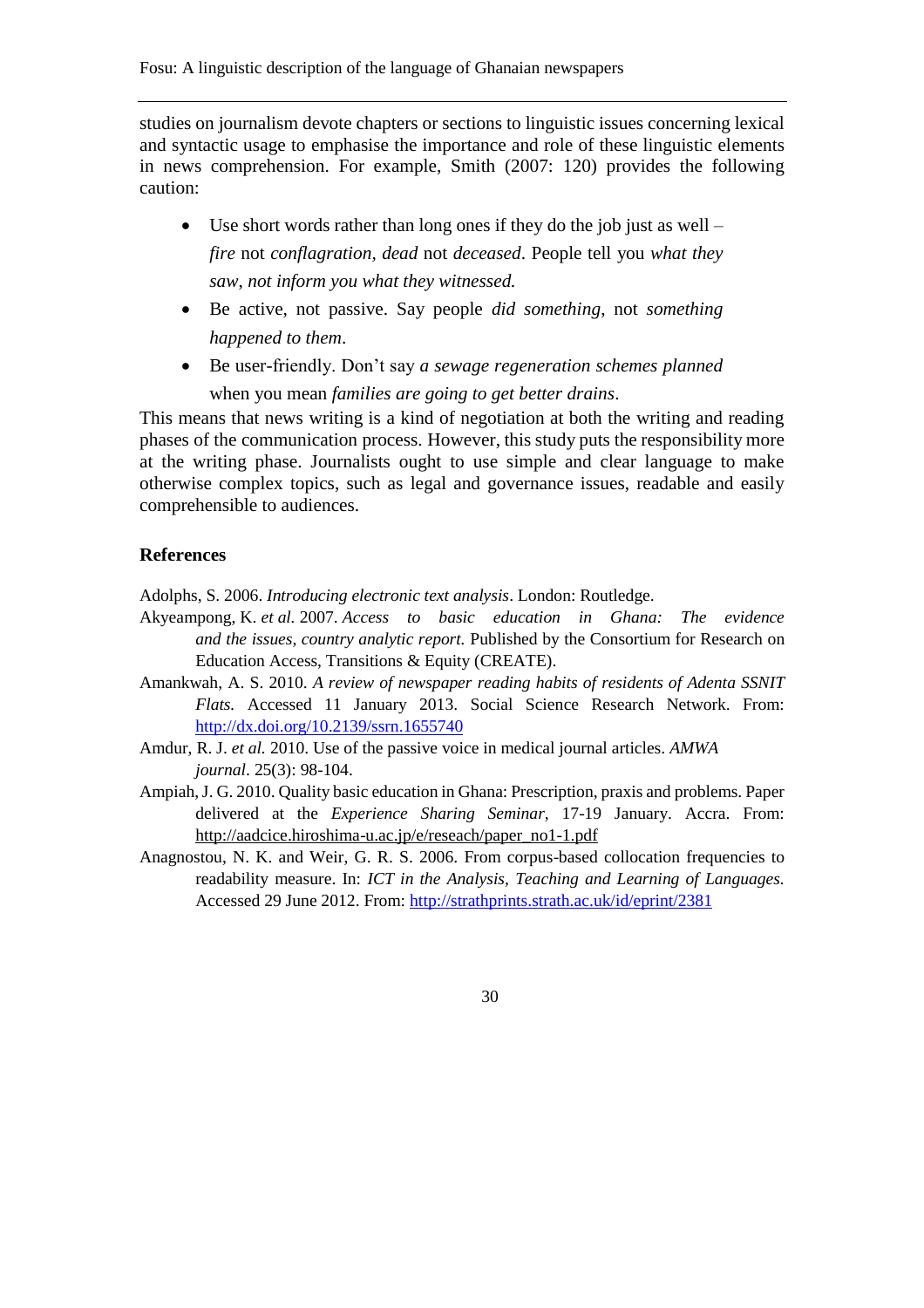- Anokwa, K. 1997. Press performance under civilian and military regimes in Ghana. In: Eribo, F. and Jong-Ebot, W. eds. *Press freedom and communication in Africa.* Asmara: African World Press. 3-28.
- Ansah, G. N. 2008. Linguistic diversity in the modern world: Practicalities and paradoxes. *The international journal of language society and cultur*e. Issue 26. Accessed 14 May 2011. From: [www.educ.utas.edu.au/users/tle/JOURNAL/issues/2008/26-1.pdf](http://www.educ.utas.edu.au/users/tle/JOURNAL/issues/2008/26-1.pdf)
- —. [no date]. Lexical creativity and national development: The case of Akan talk radio in Ghana. Accessed 29 September 2012. Lancaster University, UK. From: http://www.nai.uu.se/ecas-4/panels/141-156/panel-149/Gladys-Ansah-Full-paper.pdf
- Ansu-Kyeremeh, K. & Gadzekpo, A. 1996. *Who reads the newspapers, why and for what? A Ghanaian readership survey.* (Study conducted for the European Union Continuing Education for Media Education Project). Accra: School of Communication Studies, University of Ghana, Legon.
- Ansu-Kyeremeh, K. & Karikari, K. 1998. *Media Ghana: Ghana media overview, practitioners and institutions.* Legon, Accra: School of Communications Studies Press.
- Asante, C. 1996. *The Press in Ghana: Problems and prospects.* New York: University Press of America.
- Awedoba, A. K. 2001. *Policy dialogue and classroom-based research on Ghana's school language policy*. Accessed 12 May 2011. From: [http://ddp](http://ddp-ext.worldbank.org/EdStats/GHAdprep01.pdf)[ext.worldbank.org/EdStats/GHAdprep01.pdf](http://ddp-ext.worldbank.org/EdStats/GHAdprep01.pdf)
- Babbie, E. 2005. *The basics of social research.* California: Thomson Wadsworth.
- Baumann, J. F. 2009. Vocabulary and reading comprehension: The nexus of meaning. In: Israel, S. E. and Duffy, G. G. eds. *Handbook of research on reading comprehension.* New York and London: Routledge. 323-346.
- BBC World Service Trust. 2006. A*frican Media Development Initiative: Research summary report.* Accessed 20 June 2010. From: http://africanmediainitiative.org/content/2013/07/22/AMDI-BBC-summary-report.pdf
- Biber, D. *et al.* 1998. *Corpus linguistics: Investigating language structure and use*. Cambridge: Cambridge University Press.
- Biber, D. *et al.* 1999. *Longman grammar of spoken and written English.* Harlow: Pearson Education Limited.
- Boafo, S. T. K. 1987. Democratising media systems in African societies: The case of Ghana. *Africa media review*. 2(1): 24-37.
- Bourgault, L. M. 1995. *Mass media in sub-Saharan Africa*. Bloomington and Indianapolis: Indiana University Press.
- Christians, C. G. *et al.* 2009. *Normative theories of the media: journalism in democratic societies*. Urbana and Chicago: University of Illinois Press.
- *Constitution of the Republic of Ghana*. 1992. Accessed 15 March 2011. From: [http://www.judicial.gov.gh/constitution/chapter/chap\\_12.htm](http://www.judicial.gov.gh/constitution/chapter/chap_12.htm)
	- 31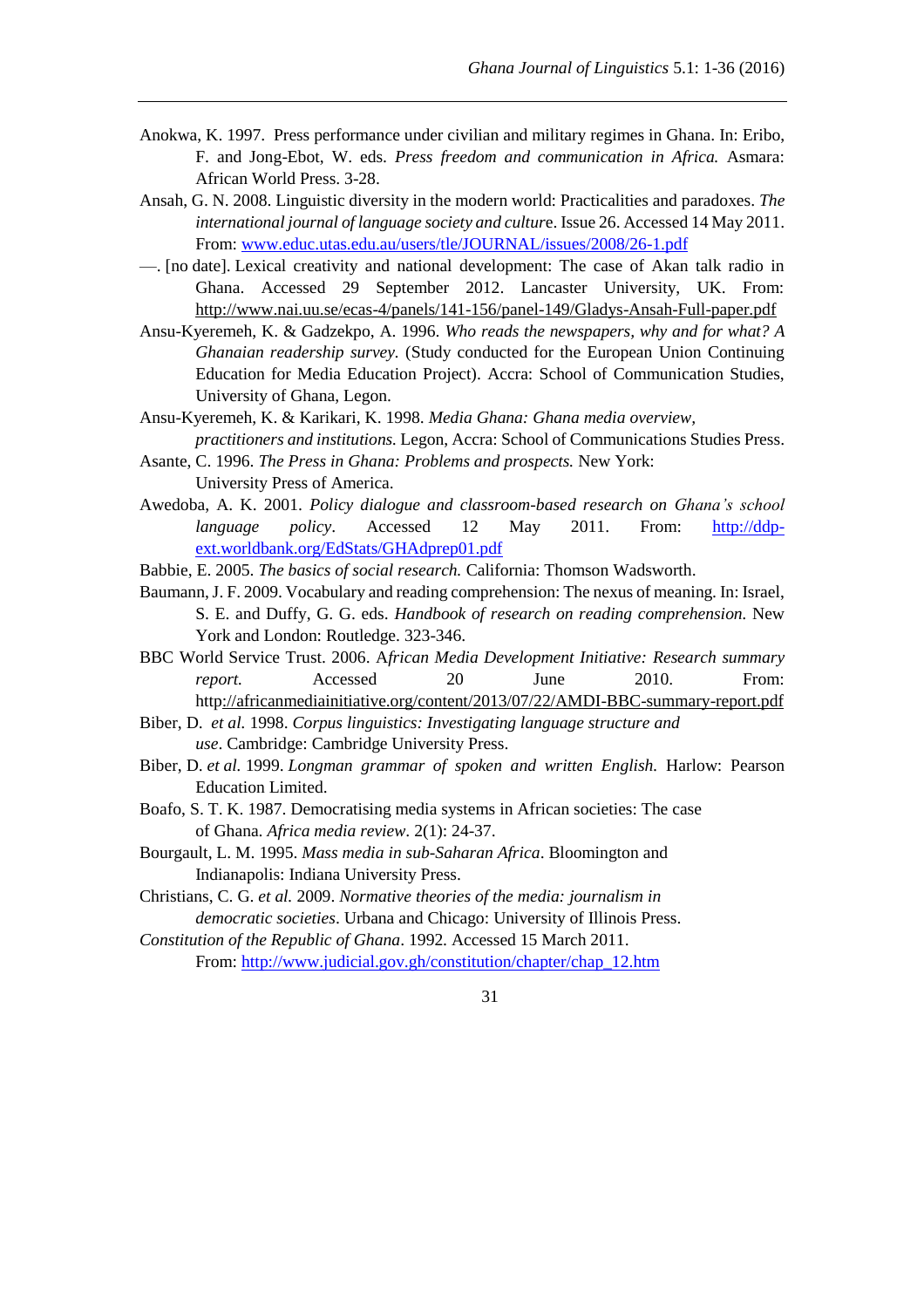Conboy, M. 2007. *The language of the news*. London: Routledge.

—. 2010. *The language of newspapers: Sociological perspectives*. London: Continuum.

- Dagut, M. & Laufer, B. 1985. Avoidance of phrasal verbs: A case for contrastive analysis. *Studies in Second Language Acquisition*. 7, 73-79.
- *Daily Graphic*. Accra: Graphic Communications LTD. From: http:/[/www.graphic.com.org.gh.](http://www.graphic.com.org.gh/)

*Daily Guid*e. Accra: Western Publications Ltd. From: http://www.dailyguideghana.com.

- Dale, E. & Chall, J. S. 1948. A formula for predicting readability. *Education research journal*. 27(1): 11-20.
- —. 1949. *The concept of readability. Elementary English*. 26(32).
- —. 1995. *Readability Revisited: The new Dale-Chall readability formula*. Massachusetts: Brookline Books.
- Davies, M. 2009. The 385+ million-word corpus of Contemporary American English (1990- 2008+): Design, architecture, and linguistic insights. *International journal of corpus linguistics.* 14(2): 150-190.
- Denkabe, A. & Gadzekpo, A. 1996. *What is fit to print? Language of the press in Ghana.* Accra: Ghana Universities Press.
- Denkabe, A. *et al*. 1997. Extra-linguistic factors in the use of language in the Ghanaian press. In: *English in Ghana.* Accra: A Publication of the Ghana English Studies Association. 286-298.
- Douglas, F. 2003. 'The Scottish corpus of texts and speech: Problems of corpus design'. *Literary and linguistic computing.* 18(1): 23–37.

—. 2009. *Scottish newspapers, language and identity*. Edinburgh: Edinburgh University Press.

- DuBay, H. W. 2004. *The principles of readability*. Costa Messa, California: Impact Information.
- Dzisah, W. S. 2008. *News media and democracy in Ghana*. PhD Thesis. University of Westminster.
- Eribo, F. & Jong-Ebot, W. eds. 1997. *Press freedom and communication in Africa.* Asmara: African World Press.
- Eveland Jr., W. P. & Scheufele, D. A. 2000. Connecting news media use with gaps in knowledge and participation. *Political communication*. 17(3): 215-237.
- Flesch, R. 1943. Marks of a readable style. In: *Columbia University contributions to education.* 897. New York: Bureau of Publications. 1-69.
- —. 1948. A new readability yardstick. *Journal of applied psychology*. (32): 221-233.
- —. 1949. *The art of readable writing*. New York: Harper.
- —. 1951. *How to test readability*. New York: Harper.
- Fosu, M. 2009. English in tertiary institutions and the issue of falling standards: Expectations, lessons and changes. *Journal of communication, media & society*. 1(1): 22 –29.
- —. 2014. *The press and political participation: Newspapers and the politics of linguistic exclusion and inclusion in Ghana*. Unpublished PhD Thesis: University of Leeds.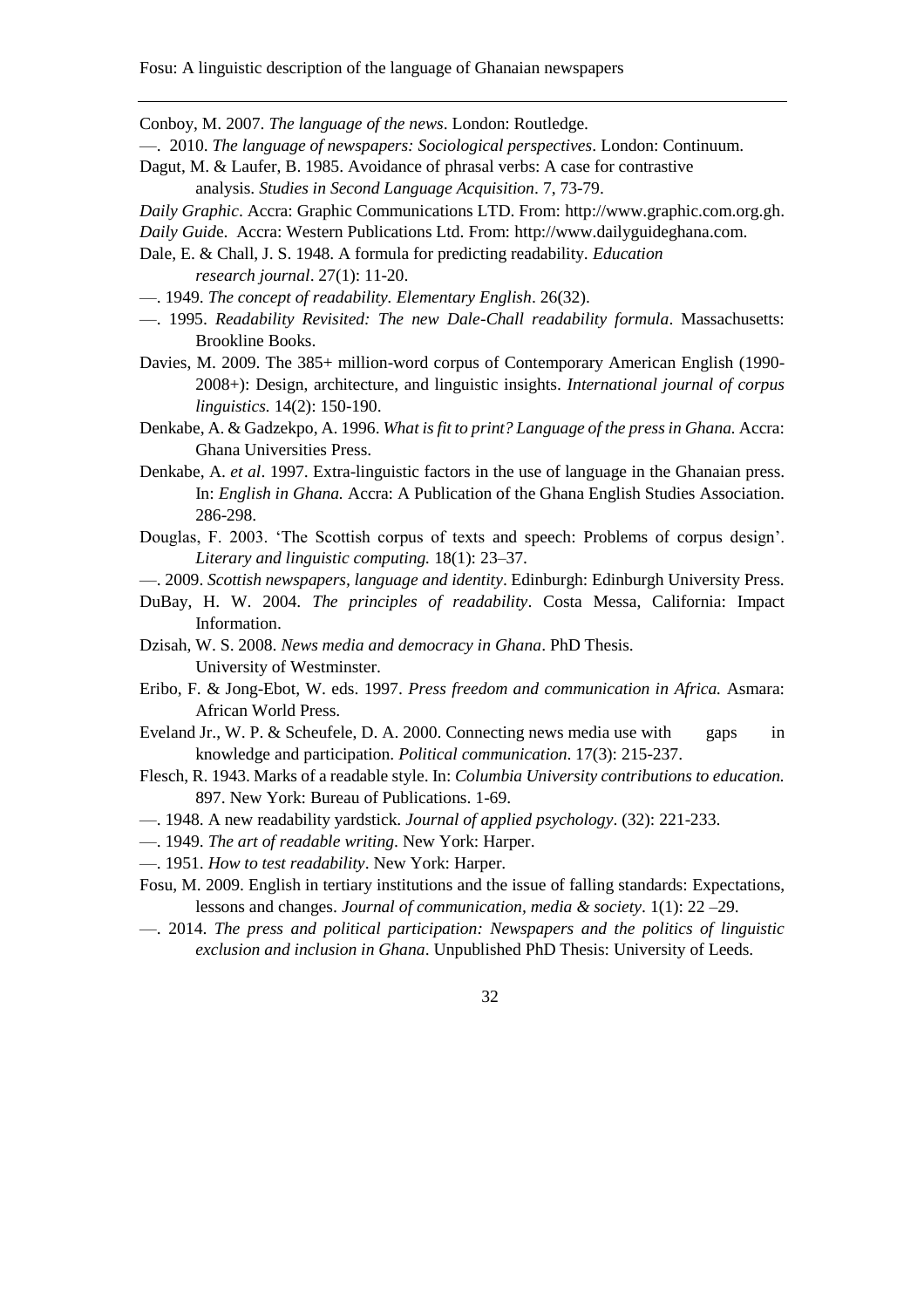- Fowler, R. 1991. *Language in the news: Discourse and ideology in the press*. New York and London: Routledge.
- Gasu, J. 2009. The media and democracy in Ghana: The challenges of ensuring good governance. *Journal of communications, media & society*. 1(1): 92-102.
- *Ghana Demographics Profile*. 2012. Accessed 15 May 2011. From: [www.indexmundi.com/ghana/demographics\\_profile.html](http://www.indexmundi.com/ghana/demographics_profile.html)
- Ghana Statistical Service. 2008. *Ghana living standards survey: Report of the fifth round*. Accessed 17 May 2011. From: [http://www.statsghana,gov.gh/docfiles/glss5\\_reports.pdf](http://www.statsghana,gov.gh/docfiles/glss5_reports.pdf)
- —. 2012. *2010 population and housing census: Summary report of final results.* Accra: Ghana Statistical Service.
- —. 2013. *2010 population & housing Census: National analytical report*. Accessed 8 December 2016. From:

[http://www.statsghana.gov.gh/docfiles/2010phc/National\\_Analytical\\_Report.pdf](http://www.statsghana.gov.gh/docfiles/2010phc/National_Analytical_Report.pdf)

*Ghanaian Times*. Accra: New Times Corporation Ltd. From: http://newtimes.com.gh.

Guerini, F. (2007). Multilingualism and language attitude in Ghana: A

- preliminary survey. *6 th International Symposium on Bilingualism*, University of Hamburg, Germany. 29th May-2nd July. 1-33. Accessed 18 January 2011. From: <http://www.ethnorema.it/pdf/numero%204/03%20Articolo%20Guerini.pdf>
- Gunning, R. 1952. *The techniques of clear writing*. New York: McGraw-Hill.
- Guo, Y. *et al.* 2011. The relation of morphological awareness and syntactic awareness to adults' reading comprehension: Is vocabulary knowledge a mediating variable? *Journal of literacy research.* 43(2): 159-183.
- Harcup, T. 2009. *Journalism: Principles and practice* (2nd Edition). London: Sage.
- Hasty, J. 2005. *The press and political culture in Ghana*. Bloomington and Indianapolis: Indiana University Press.
- Hess, K. & Biggam, S. 2004. A discussion of "Increasing Text Complexity". *Appendices for New England Common Assessment Programme (NECAP) Reading GLEs*: Grades K-8. Accessed 21 October 2012. From: [http://schools.nyc.gov/NR/rdonlyres/C8900488-](http://schools.nyc.gov/NR/rdonlyres/C8900488-3D92-4470-9A79-32CD81475D96/0/TextComplexity_KH05.pdf) [3D92-4470-9A79-32CD81475D96/0/TextComplexity\\_KH05.pdf](http://schools.nyc.gov/NR/rdonlyres/C8900488-3D92-4470-9A79-32CD81475D96/0/TextComplexity_KH05.pdf)
- Heydari, P. 2012. The validity of some popular readability formulas. *Mediterranean Journal of Social Sciences.* 3(2): 423-435.
- Hudson, T. 2007. *Teaching second language reading*. Oxford: Oxford University Press.
- Hulden, M. 2004. *Linguistic complexity in two American newspapers and the Associated Press newswire, 1900-2000.* Accessed 5 June 2012. From: [http://dingo.sbs.arizona.edu/~mhulden/thesis-hulden\\_2004.pdf](http://dingo.sbs.arizona.edu/~mhulden/thesis-hulden_2004.pdf)
- Israel, S. E. and Duffy, G. G. eds. 2009. *Handbook of research on reading comprehension.* New York and London: Routledge.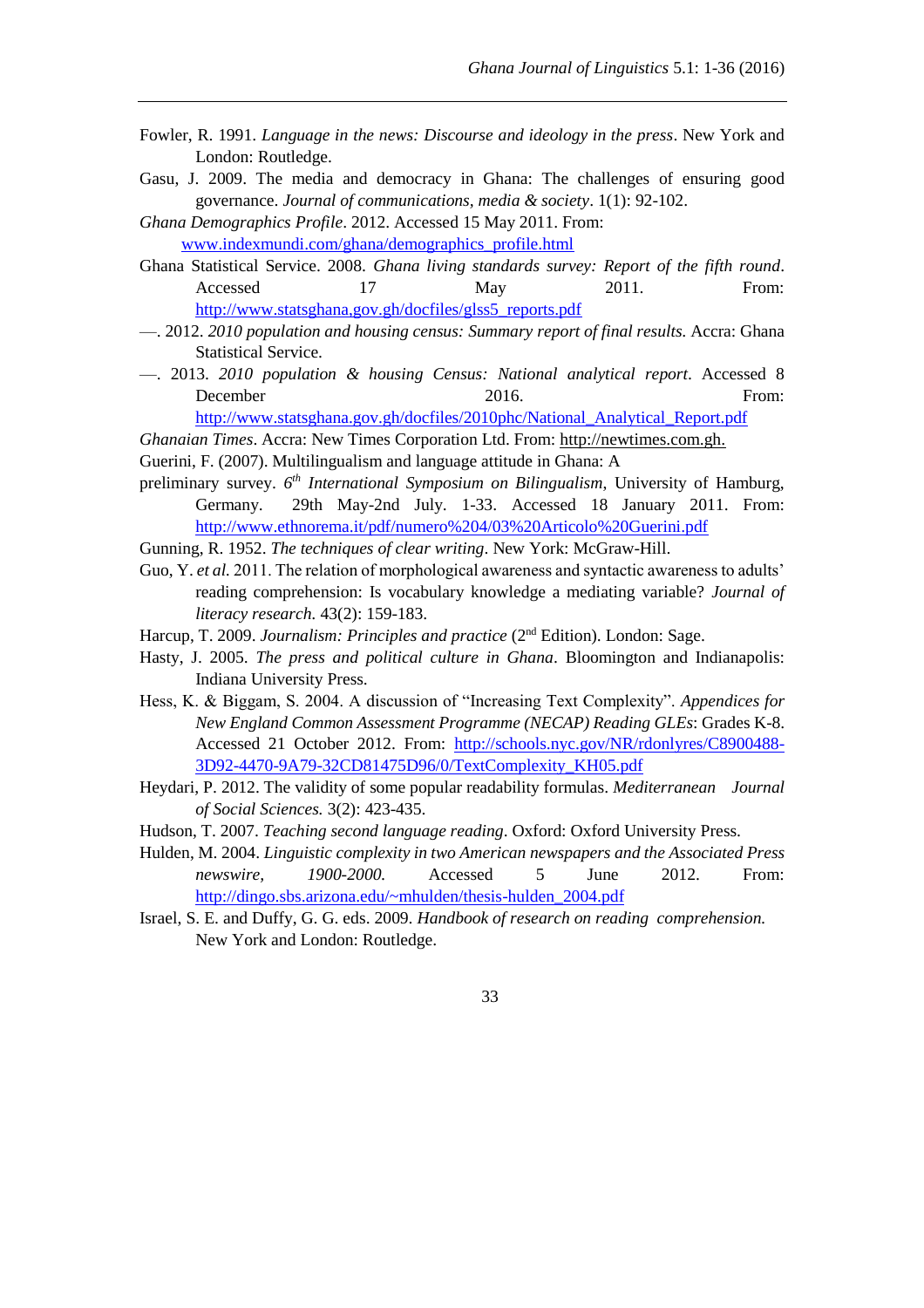- Just, M. A. and Carpenter, P. A. 1980. A theory of reading: from eye fixation to comprehension. *Psychological review*. 87 (4): 329-354.
- —. 1992. A capacity theory of comprehension individual-differences in working memory. *Psychological review.* 99**(**1): 122-149.
- Kafewo, S. 2006. Ghana: Research findings and conclusions. *African Media Development Initiative* (AMDI). Accessed 25 January 2012. From: [http://www.africanmediainitiative.org/upload/AMDI Report -](http://www.africanmediainitiative.org/upload/AMDI%20Report%20-%20Ghana.pdf) Ghana.pdf
- Karikari, K. 1998. The press and the transition to multi-party democracy in Ghana. In: Ninsin, K.A. ed. *Ghana: Transition to Democracy*. Dakar: CODESRIA. 189-210.
- Klare, G. R. 1963. *The measurement of readability*. Ames, Iowa: Iowa State University Press.
- —. 1984. *Readability*. In: Pearson, P. D. ed. *Handbook of reading research*. New York: Longman. 681-744.
- Kleinnijenhuis, J. 1991. Newspaper complexity and the knowledge gap. *European Journal of Communication*. 6(4): 499-522. Accessed 2 April 1012. From: http://www.ejc.sagepub.com/content/6/4/299.refs.html.
- Kletzien, S. B. 1991. Strategy used by good and poor comprehenders reading expository text of differing levels. *Reading research quarterly*. 26(1): 67-86.
- Laufer, B. 1989. What percentage of text-lexis is essential for comprehension? In: Lauren, C. and Nordman, M. eds. *Special language: From humans to thinking machines.* Clevedon: Multilingual Matters. 316-323.
- Laufer, B. & Eliasson, S. 1993. What causes avoidance in L2 learning: L1-L2 difference, L1- L2 similarity, or L2 complexity? *Studies in second language acquisition,* 15. 35-48.
- Liao, Y. D. & Fukuya, Y. J. 2002. Avoidance of phrasal verbs: The case of Chinese learners of English. *Second Language Studies, 20*(2): 71-106. From: <http://www.hawaii.edu/sls/sls/wp-content/uploads/2011/06/LiaoFukuya.pdf>
- Loughran, T. & McDonald, B. 2009. *Plain English, readability and 10-K filings*. Accessed 15 October 2012. From: [http://www.nd.edu/~tloughra/Plain\\_English.pdf](http://www.nd.edu/~tloughra/Plain_English.pdf)
- Lu, X. 2010. Automatic analysis of syntactic complexity in second language writing. *International journal of corpus linguistics*. 15(4): 474-496.
- —. 2011. A corpus-based evaluation of syntactic complexity measures as indices of college level ESL writers' language development. *TESOL quarterly.* 45(1): 36-62.
- McEnery, T. & Wilson, A. 2001. *Corpus linguistics: An introduction*. Edinburgh: Edinburgh University Press Ltd.
- McEnery, T. *et al.* 2006. *Corpus-based language studies: An advanced resource book*. Abingdon, London: Routledge.
- McLaughlin, H. 1969. SMOG grading: A new readability formula*. Journal of reading*. 22(4): 639-646.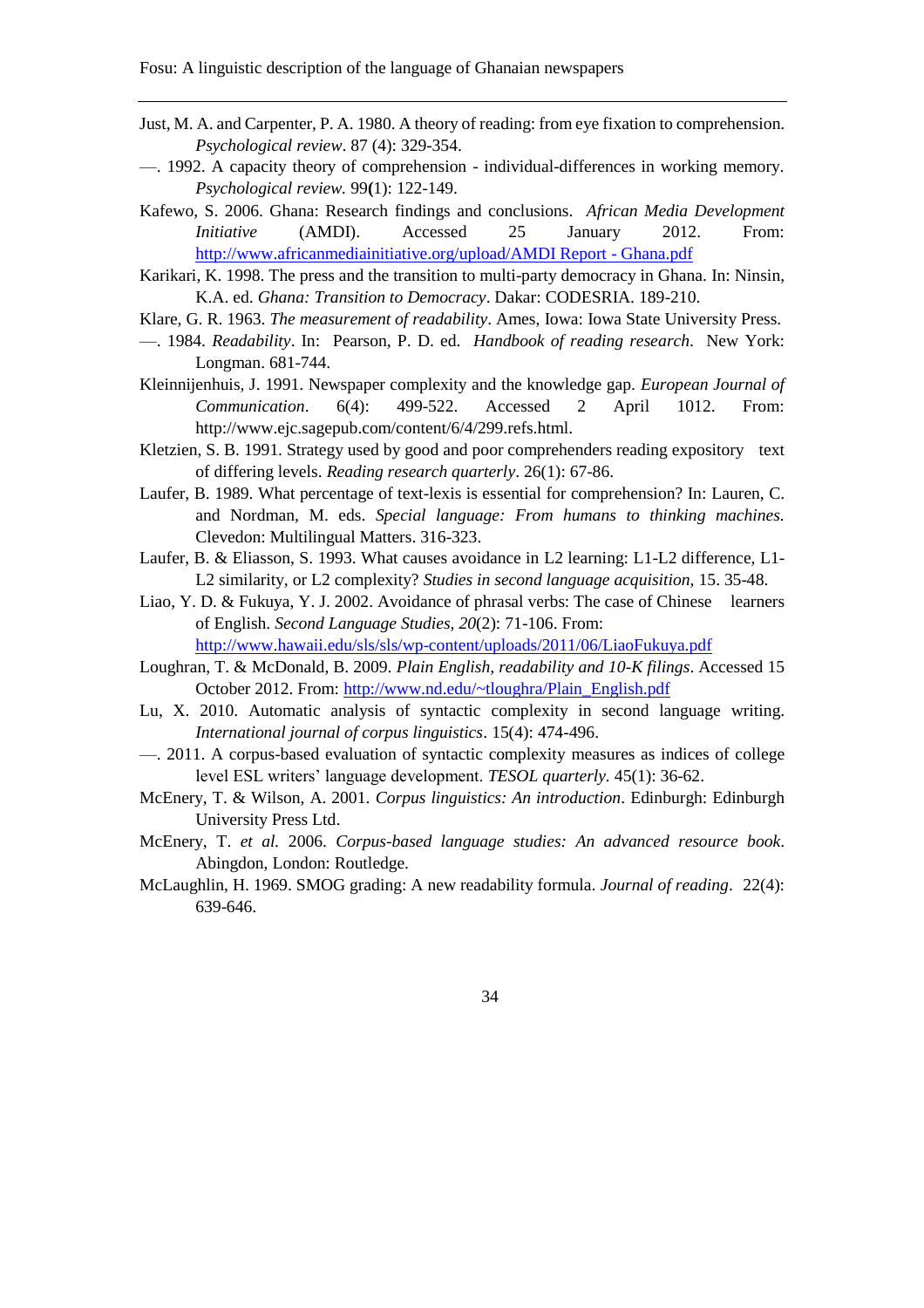- McNamara, D. S. *et al.* 2010. Linguistic features of writing quality. *Written communication*. 27(1): 57- 86. Accessed 16 March 2011. From: <http://wcx.sagepub.com/content/27/1/57.refs.html>
- McNamara, D. S. *et al*. 2011. Comprehension challenges in the fourth grade: The role of text cohesion, text genre, and readers' prior knowledge. *International electronic journal of elementary education.* 4(1): 229-257.
- McQuail, D. 1983. *Mass communication theory: An introduction*. London: Sage Publications.

—. 2005. *McQuail's mass communication theory*. London: Sage Publications.

- Ministry of Education and Sports, Ghana. 2010. *Report on basic statistics and planning parameters for Primary, JHS and SHS Schools in Ghana*. Accra: EMIS.
- Nation, I. S. P. 1990. *Teaching and learning vocabulary*. Boston, Massachusetts: Heinle and Heinle Publishers.
- —. 2001. *Learning vocabulary in another language.* Cambridge: Cambridge University Press.
- Nation, P. & Coady, J. 1988. Vocabulary and reading. In: Carter, R. and McCarthy, M. eds. *Vocabulary and language teaching.* London & New York: Longman Group. 97-110.
- Nisbet, E. C. 2008. Media use, democratic citizenship, and communication gaps in a developing democracy. *International journal of public opinion research*. 20(4): 454-482.
- Obeng, S. G. 1997. An analysis of the linguistic situation in Ghana. *African languages and culture*. 10(1): 63-81.
- Owu-Ewie, C. 2014. Readability of comprehension passages in Junior High School (JHS) English Textbooks in Ghana. *Ghana Journal of Linguistics* 3(2): 35-68
- —. 2006. The language policy of education in Ghana: A critical look at the English-only language policy of education. In: Mugane, J. *et al*. eds. *Selected proceedings of the 35th annual conference on African linguistics.* Somerville. M. A.: Cascadilla Proceedings Project. 76–85.
- Pitler, E. & Nenkova, A. (n.d.). Revisiting readability: A unified framework for predicting text quality. Accessed 11 November 2013. From: <http://www.cis.upenn.edu/~nenkova/papers/revisitingReadability.pdf>
- Read, J. 2000. *Assessing vocabulary*. Cambridge: Cambridge University Press.
- Readability Formulas. (n.d.). [Accessed 5 January 2012]. From: <http://www.readabilityformulas.com/free-readability-formula-test.php>
- Redish, J. 2000. Usability testing reveals more than readability formulas reveal: readability formulas have even more limitations than Klare discusses. *ACM Journal of Computer documentation.* 24(3): 132-137.
- Redish, J. C. & Selzer, J. 1985. The place of readability formulas in technical communication. *Technical communication*. Fourth Quarter. 46-52.
- Richards, L. C. and Rogers, T. S. 1986. *Approaches and methods in language teaching: A descriptive analysis*. Cambridge: Cambridge University Press.